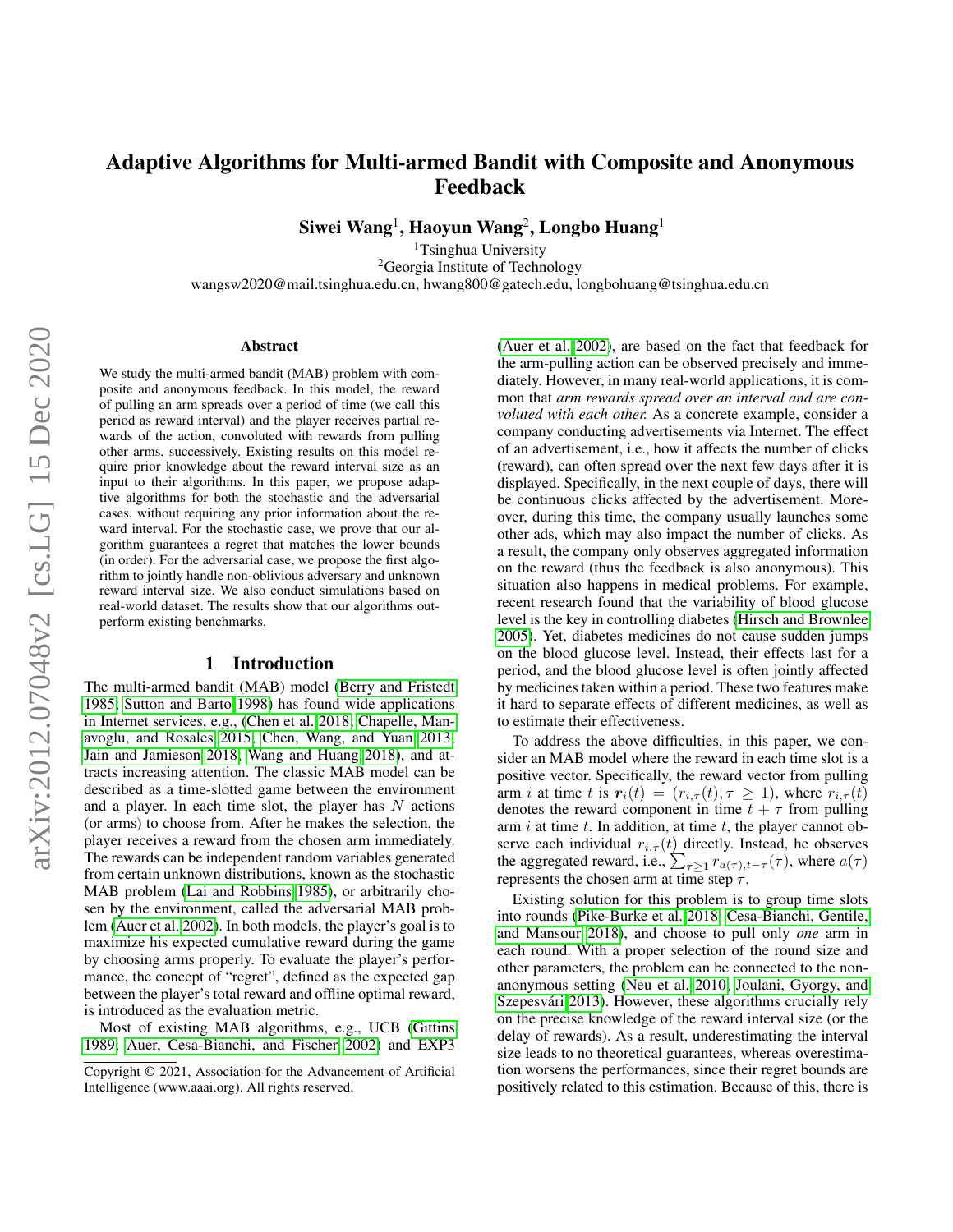a potential complication of estimation when the prior knowledge is inaccurate, making the algorithms sensitive and less robust.

To deal with this challenge, in this paper we remove the requirement of any prior knowledge about the reward interval size. This is motivated by the fact that, in practical, e.g., medical applications, such information can be unknown or hard to obtain exactly. To solve the problem, we propose adaptive methods with increasing round sizes, to mitigate the influence of the reward spread and convolution and improve learning. Note that since we do not possess information about the reward interval size, it is critical and challenging to properly choose the speed for round size increase. Our analysis shows that, with a proper round size increasing rate (which does not depend on the knowledge of the reward interval size), our adaptive policies always possess theoretical guarantees on regrets in both the stochastic case and the adversarial case.

Our main contributions are summarized as follows:

- 1. We consider the stochastic MAB model with composite and anonymous feedback, where each arm's reward spreads over a period of time. Under this model, we propose the ARS-UCB algorithm, which requires*zero* a-prior knowledge about the reward interval size. We show that ARS-UCB achieves an  $O(N \log T + c(d_1, d_2, N))$  regret, where  $c(d_1, d_2, N)$  is a function that does not depend on T, and  $d_1$  and  $d_2$  are measures of the expectation and variance of the composite rewards, respectively. Our regret upper bound matches the regret lower bound for this problem, as well as regret bounds of existing policies that require knowing the exact reward interval size.
- 2. We propose the ARS-EXP3 algorithm for the adversarial MAB problem with composite and anonymous feedback studied in [\(Cesa-Bianchi, Gentile, and Mansour 2018\)](#page-7-13). ARS-EXP3 does not require any knowledge about the reward interval size, and works in the case where the delays are non-oblivious. We show that ARS-EXP3 achieves an  $O((d + (N \log N)^{\frac{1}{2}})T^{\frac{2}{3}})$  regret, where d is the size of the reward interval. To the best of our knowledge, ARS-EXP3 is the first efficient algorithm in this setting (i.e., where the delays are non-oblivious).
- 3. We conduct extensive experiments based on real-world datasets, to validate our theoretical findings. The results are consistent with our analysis, and show that our algorithms outperform state-of-the-art benchmarks. Thus, our adaptive policies are more robust and can be used more widely in real applications.

## 1.1 Related Works

Stochastic MAB with delayed feedback is first proposed in [\(Joulani, Gyorgy, and Szepesvari 2013;](#page-7-15) [Agarwal and Duchi](#page-7-16) ´ [2011;](#page-7-16) [Desautels, Krause, and Burdick 2014\)](#page-7-17). In [\(Joulani,](#page-7-15) Gyorgy, and Szepesvári 2013), the authors propose a BOLD framework to solve this problem. In this framework, the player only changes his decision when a feedback arrives. Then, decision making can be done the same as with nondelayed feedback. They show that the regret of BOLD can

be upper bounded by  $O(N(\log T + \mathbb{E}[d]))$ , where d represents the random variable of delay. [\(Manegueu et al. 2020\)](#page-7-18) then explored the case that the delay in each time slot is not i.i.d., but depends on the chosen arm. In this setting, they proposed the PatientBandits policy, which achieves near optimal regret upper bound. In addition to the stochastic case, adversarial MAB with delayed feedback also attracts people's attention. This model is first studied in [\(Weinberger](#page-7-19) [and Ordentlich 2002\)](#page-7-19), where it is assumed that the player has full feedback. The paper establishes a regret lower bound of  $\Omega(\sqrt{(d+1)T \log N})$  for this model, where d is a constant feedback delay. The model with bandit feedback is investigated in [\(Neu et al. 2010,](#page-7-14) [2014\)](#page-7-20), where the authors used the BOLD framework (Joulani, Gyorgy, and Szepesvári 2013) to obtain a regret upper bound of  $O(\sqrt{(d+1)TN})$ . Recently, [\(Zhou, Xu, and Blanchet 2019;](#page-7-21) [Thune, Cesa-Bianchi,](#page-7-22) [and Seldin 2019;](#page-7-22) [Bistritz et al. 2019\)](#page-7-23) made more optimizations on MAB with delayed feedback. Since their analytical methods are used in the non-anonymous setting, they are very different and cannot be used for our purpose.

[\(Pike-Burke et al. 2018\)](#page-7-12) extends the model to contain anonymous feedback, and gives a learning policy called ODAAF. ODAAF uses information of the delay as inputs, including its mean and variance. This helps the algorithm to estimate the upper confidence bounds. The regret upper bound of ODAAF is  $O(N(\log T + \mathbb{E}[d]))$ , which is the same as BOLD with non-anonymous feedback. [\(Garg and Akash](#page-7-24) [2019\)](#page-7-24) then explores the composite and anonymous feedback setting and makes some minor changes to generalize ODAAF policy. However, their algorithm still needs to use precise knowledge of the reward interval. As for regret lower bound, (Vernade, Cappé, and Perchet 2017) generalizes the regret lower bound of classic MAB model. They show that the stochastic MAB problem with delayed feedback still has a regret lower bound  $O(N \log T)$ . To the best of our knowledge, there is no known regret lower bound for the MAB model with delayed and anonymous feedback. We thus use  $O(N \log T)$  as a regret lower bound in this model to compare our results with.

Inspired by the stochastic setting, [\(Cesa-Bianchi, Gentile,](#page-7-13) [and Mansour 2018\)](#page-7-13) studied the adversarial MAB model with composite and anonymous feedback, and present the CLW algorithm to solve the problem. In their paper, the losses (or the rewards) are assumed to be oblivious, so that the environment cannot change them during the game. They obtain a regret upper bound  $O(\sqrt{dTN})$  for the CLW algorithm, and a regret upper bound  $O(\sqrt{d/N})$  for the CLW afgoritherm establish a matching  $\Omega(\sqrt{dTN})$  regret lower bound.

## 2 Stochastic MAB with Composite and Anonymous Rewards

We start with the stochastic case and first introduce our model setting in Section [2.1.](#page-2-0) Then, we present our Adaptive Round-Size UCB (ARS-UCB) algorithm and its regret upper bound with a proof sketch in Section [2.2.](#page-2-1) Due to space limit, we put the complete proofs in the appendix.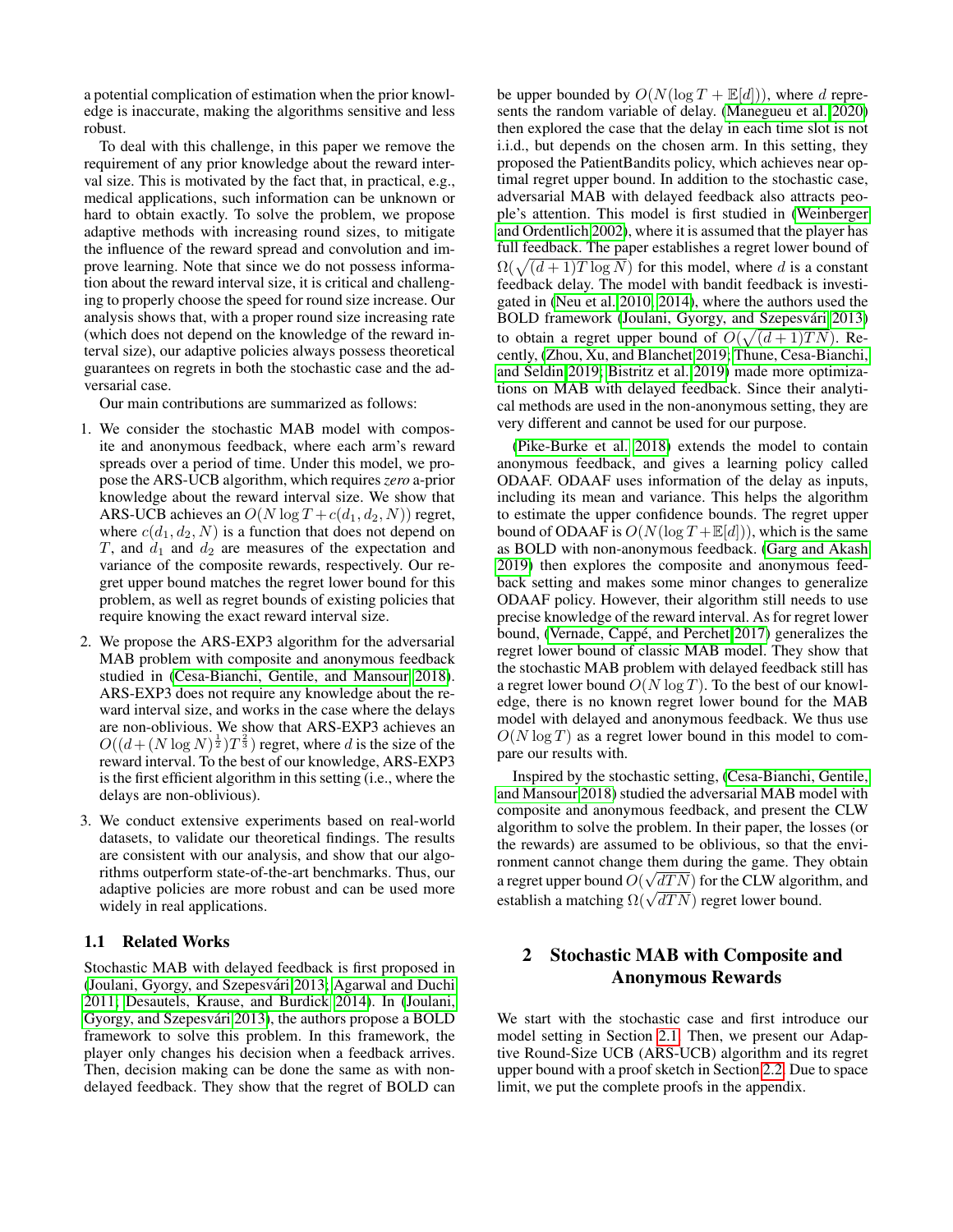#### <span id="page-2-0"></span>2.1 Model Setting

We adapt the model setting in [\(Garg and Akash 2019\)](#page-7-24), and allow the reward intervals to have infinite size. Specifically, in our setting, a player plays a game for  $T$  time slots. In each time slot, the player chooses one arm among a set of N arms  $\mathcal{N} = \{1, \dots, N\}$  to play. Each arm i, if played, generates an i.i.d. reward vector in  $\mathbb{R}^{\infty}_+$ , where  $\mathbb{R}_+$  is the set of all non-negative real numbers.<sup>[1](#page-2-2)</sup> We denote  $r_{a(t)}(t) = (r_{a(t),1}(t), r_{a(t),2}(t), \cdots)$  the reward vector generated by pulling arm  $a(t) \in \mathcal{N}$  at time t, where the  $\tau$ -th term  $r_{a(t),\tau}(t)$  is the *partial* reward that the player obtains from arm  $a(t)$  at time  $t+\tau$  after pulling it at time t, and without loss of generality, we assume that  $||\mathbf{r}_{a(t)}(t)||_1 \in [0,1].$ We denote  $D_{a(t)}$  the distribution of  $r_{a(t)}$  and  $\mu_{a(t)} \triangleq$  $\mathbb{E}_{D_{a(t)}}[r_{a(t)}]$  its mean. Then, at every time t, the player receives the *aggregated* reward from all previously pulled arms, i.e.,  $Y(t) \triangleq \sum_{\tau \leq t-1} r_{a(\tau), t-\tau}(\tau)$ .

Under this model, the expected total reward of pulling arm i is  $s_i \triangleq ||\mu_i||_1$ . Without loss of generality, we assume  $1 \geq$  $s_1 > s_2 \geq \cdots \geq s_N \geq 0$ , and denote  $\Delta_i \triangleq s_1 - s_i$  for all  $i \geq 2$  the reward gap of arm i. Then, the cumulative regret of the player can be expressed as  $Reg(T) \triangleq Ts_1 \mathbb{E}[\sum_{t=1}^{T} s_{a(t)}].$  The goal of the player is to find an algorithm to minimize his  $Reg(T)$ .

## <span id="page-2-1"></span>2.2 ARS-UCB Algorithm

To explain the idea of ARS-UCB algorithm (which is presented in Algorithm [1\)](#page-2-3), we first introduce some notations. We denote  $N_i(t)$  the number of times the player chooses to pull arm i up to time t, and  $M_i(t)$  the cumulative observed  $\sum_{\tau \leq t} \mathbb{I}[a(\tau) = i]$  and  $M_i(t) \triangleq \sum_{\tau \leq t} \mathbb{I}[a(\tau) = i]Y(\tau)$ . We reward (w.r.t.  $Y(t)$ ) up to t from pulling arm i, i.e.,  $N_i(t) \triangleq$ also denote

<span id="page-2-4"></span>
$$
\hat{s}_i(t) \triangleq \frac{M_i(t)}{N_i(t)},\tag{1}
$$

the empirical mean of arm  $i$ , and define an unknown reward  $\bar{L}_i(t) \triangleq \sum_{\tau \leq t} \mathbb{I}[a(\tau) = i] ||\mathbf{r}_i(\tau)||_1$ , which is the actual cumulative gain from arm  $i$  until time  $t$  (note that  $L_i(t)$  is different from  $M_i(t)$ ). If the  $L_i(t)$  value for each arm  $i$  is known, then the origin UCB policy can be directly applied with empirical mean  $\frac{L_i(t)}{N_i(t)}$ 's, and achieve a regret  $O(\sum_{i=2}^{N} \frac{1}{\Delta_i} \log T)$ . However, since the player can only observe  $M_i(t)$ , in order to achieve a good performance, we want to ensure that the difference between  $M_i(t)$  and  $L_i(t)$ is small. More precisely, as  $t$  goes to infinity, we want the difference between  $\frac{M_i(t)}{N_i(t)}$  and  $\frac{L_i(t)}{N_i(t)}$  to converge to 0.

An intuitive approach to achieve this is to choose an increasing function  $f : \mathbb{N}_+ \to \mathbb{N}_+$ , where  $\mathbb{N}_+$  is the set of all positive integers, and to use  $f(k)$  as the number of time steps in the  $k$ -th round. Then, in each round, we only pull

#### <span id="page-2-3"></span>Algorithm 1 Adaptive Round-Size UCB (ARS-UCB)

1: Input:  $f, \alpha$ .

2: For each arm i, play it for  $f(1)$  times and set  $K_i = 2$ .

3: while  $t < T$  do

- 4: For all arm i,  $u_i(t) = \min\{\hat{s}_i(t) + \sqrt{\frac{\alpha \log t}{N_i(t)}}, 1\},$ where  $\hat{s}_i(t)$  is defined in Eq. [\(1\)](#page-2-4).
- 5: Play arm  $a(t) \in \text{argmax}_i u_i(t)$  for  $f(K_{a(t)})$  times (if there are multiple maximum  $u_i(t)$ , choose the arm with smallest  $N_i(t)$ ).

6:  $K_{a(t)} = K_{a(t)} + 1.$ 

<span id="page-2-5"></span>



Figure 1: The difference between  $M_i(t)$  and  $L_i(t)$  in each round. It can be bounded by the areas of the two triangles.

a single arm. Figure [1](#page-2-5) shows the difference between  $M_i(t)$ and  $L_i(t)$  in each round. In this figure, the rewards in the blue rectangle are the feedback in  $M_i(t)$ , and the rewards in the red parallelogram are those in  $L_i(t)$ . We see that no matter how long a round is, the difference is always bounded by the two triangle parts. Let  $K_i(t)$  be the value of  $K_i$  in Algo-rithm [1](#page-2-3) until time t, and denote  $F(K) \triangleq \sum_{k=1}^{K} f(k)$ . Then, at the decision time slot in Algorithm [1,](#page-2-3)  $N_i(t) = F(K_i(t))$ for each arm  $i$ . On the other hand, Figure [1](#page-2-5) shows that  $|M_i(t) - L_i(t)| = O(K_i(t))$  for each arm i. If f is increasing,  $K/F(K)$  will converge to 0 as K increases. Therefore,  $\left| \frac{M_i(t)}{N_i(t)} - \frac{L_i(t)}{N_i(t)} \right|$  $\frac{L_i(t)}{N_i(t)}$  =  $O(\frac{K_i(t)}{F(K_i(t))}) \rightarrow 0$  as t goes to infinity. As a result, the algorithm behaves like UCB after some time.

From the above reasoning, we see that the input  $f$  in Algorithm [1](#page-2-3) is introduced to control the convergence rate of  $\frac{M_i(t)-L_i(t)}{N_i(t)}$ . The other input  $\alpha$ , used in the confidence  $N_i(t)$ radius, is to control the change of likelihood of the event  $\{s_i \leq u_i(t), \forall i\}$ . Carefully choosing f and  $\alpha$  is the key to ensure a good performance of the algorithm.

<span id="page-2-7"></span>**Theorem 1.** *Suppose*  $\alpha > 4$  *and the function*  $f$  *satisfies* (*i*) f *is increasing, and (ii)*  $\exists k_0$  *such that*  $\forall k > k_0, F(k) \geq$ f(k + 1)*. Then, ARS-UCB achieves that*

<span id="page-2-8"></span>
$$
Reg(T) \le \sum_{i=2}^{N} \frac{8\alpha \log T}{\Delta_i} + c_f^*(d_1, d_2, N, \alpha). \tag{2}
$$

*Here*  $c_f^*(d_1, d_2, N, \alpha)$  *is a constant that does not depend on*  $T$ ,<sup>[2](#page-2-6)</sup>,  $d_1 \triangleq \sum_{d'=1}^{\infty} \max_i \mathbb{E}[\sum_{\tau=d'}^{\infty} r_{i,\tau}], d_2 \triangleq \sum_{d'=1}^{\infty} \max_i \text{Var}[\sum_{\tau=d'}^{\infty} r_{i,\tau}], \text{ where } r_i, \tau \text{ is the } \tau\text{-th term}$ 

<span id="page-2-2"></span><sup>&</sup>lt;sup>1</sup>We allow the effects of pulling an arm to last forever, while prior works, e.g., [\(Garg and Akash 2019\)](#page-7-24), all assume a finite reward interval size.

<span id="page-2-6"></span> $^2$ The term  $c_f^*(d_1,d_2,N,\alpha)$  does not depend on  $T$  as long as the function f does not depend on T, e.g.,  $f(k) = k^2$  or  $f(k) = k^3$ .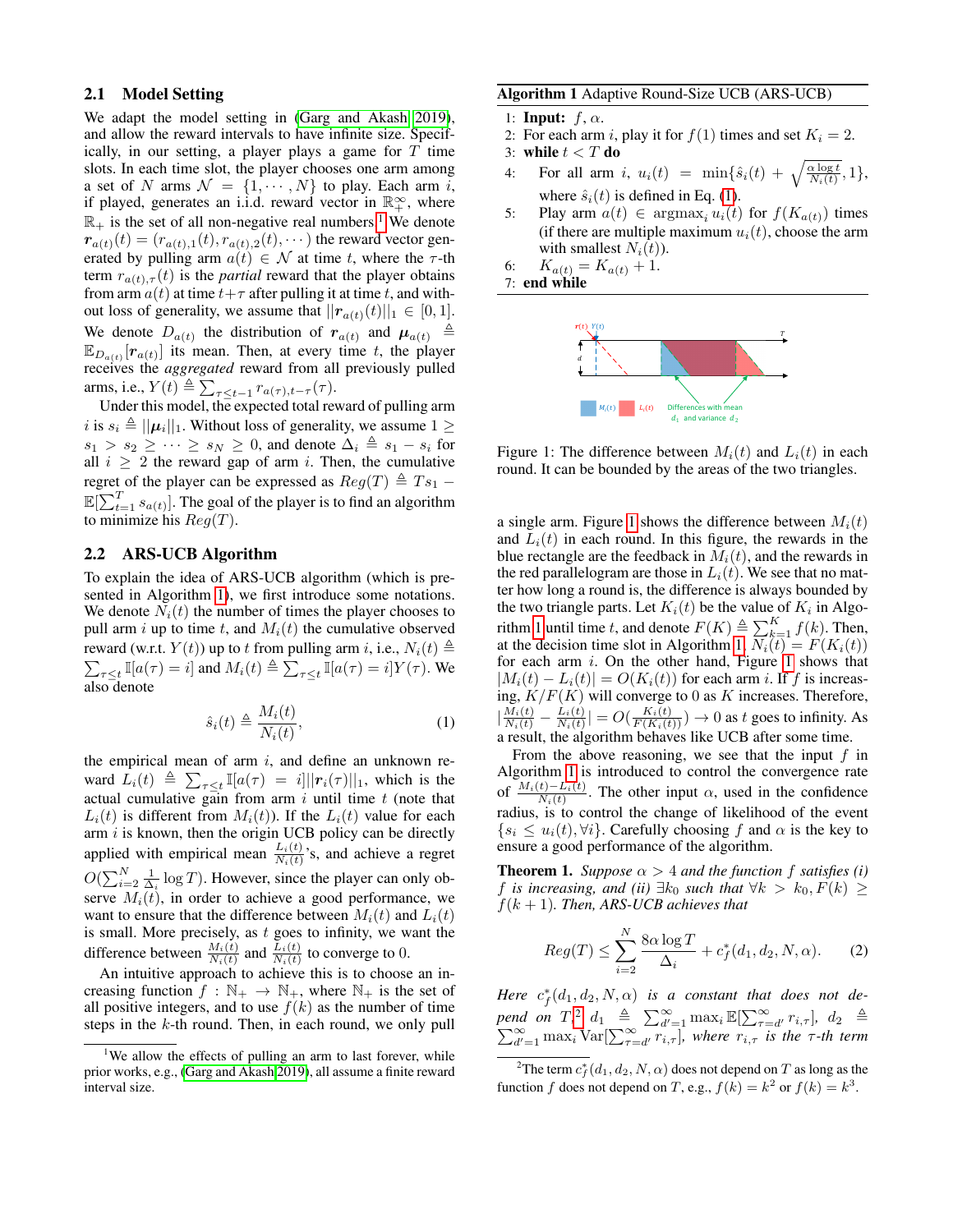### *of random vector*  $r_i$ , and the expectation and variance are taken over the distribution  $D_i$ .

Notice that it is not hard to find such a function  $f$ . For example,  $f(k) = ck^{\beta}$  satisfies the two properties with integers  $c \ge 1$  and  $\beta \ge 1$ . Another example is  $f(k) = 2^{k+c}$  with  $c \ge 0$  (here we need to set  $f(1) = 2^{2+c}$  specifically). The value  $d_1$  in the theorem can be regarded as an upper bound of the expected rewards in the triangle region (in Figure [1\)](#page-2-5), and  $d_2$  is an upper bound of the variance. Compared to the ODAAF policy in [\(Pike-Burke et al. 2018;](#page-7-12) [Garg and Akash](#page-7-24) [2019\)](#page-7-24), the regret upper bound of ARS-UCB also depends on the mean and variance of the feedback delay. However, our algorithm has the advantage that it does not require any prior information about  $d_1$  and  $d_2$ , whereas the ODAAF policy takes both  $d_1$  and  $d_2$  as inputs. Thus, ARS-UCB can be applied to settings where such information is not available.

Another advantage of ARS-UCB is that the constant factor before the  $\log T$  term in its regret upper bound is much smaller than ODAAF. This is because that ODAAF follows an elimination structure, and only eliminates a sub-optimal arm when its upper confidence bound is smaller than the *lower* confidence bound of the optimal arm. On the other hand, ARS-UCB follows the basic UCB structure, in which the player always chooses the arm with largest upper confidence bound. Since in each time step, there are only tiny changes on upper confidence bounds when  $t$  is large, the upper confidence bounds of sub-optimal arms are approximately equal to the *upper* confidence bound of the optimal arm in the end of the game. Therefore, one needs to pull each sub-optimal arm more in ODAAF to obtain a smaller upper confidence bound (to match the *lower* confidence bound of the optimal arm rather than the *upper* confidence bound). As a result, a larger regret upper bound occurs. This fact is also supported by our simulation results, i.e., ARS-UCB always outperforms ODAAF.

Lastly, although ARS-UCB chooses a same arm in each round, doing so does not cause excessive regret compared to UCB, as ARS-UCB can be viewed as grouping the plays of arms into consecutive intervals. This is also validated in our regret analysis and simulation results.

Remark 1. *The performance guarantees for ARS-UCB hold for any constant* α > 4 *and increasing function* f*. However, to avoid a large constant in regret, choosing a function* f *that increases faster would be better, e.g.,*  $f(k) = k^2$ . As for  $\alpha$ *, when the delay measures*  $d_1$ *,*  $d_2$  *are large and*  $T$  *is small, a larger* α *can reduce the regret. On the other hand, when*  $d_1, d_2$  *are small but* T *is large, a smaller*  $\alpha$  *behaves better.* 

*Proof Sketch of Theorem [1.](#page-2-7)* Note that in classic UCB policy,  $s_i \leq v_i(t) \triangleq \frac{L_i(t)}{N_i(t)} + \sqrt{\frac{4 \log t}{N_i(t)}}$  with high probability. Thus we want to ensure that for large enough t, we have  $u_i(t) \geq$  $v_i(t)$ , i.e.,  $\frac{L_i(t) - M_i(t)}{N_i(t)} \leq (\sqrt{\alpha} - 2)\sqrt{\frac{\log t}{N_i(t)}}$  (or equivalently,  $\frac{L_i(t)-M_i(t)}{t}$  $\frac{N_{i}(t)}{N_{i}(t)} \leq (\sqrt{\alpha} - 2)\sqrt{\log t}$ . If this inequality holds, we know that  $s_i \leq u_i(t)$  with high probability.

As described in Figure [1,](#page-2-5) in a round  $[t_1, t_2]$  such that  $a(t) = i$  for all  $t \in [t_1, t_2]$ , the gap between  $\sum_{t=t_1}^{t_2} Y(t)$ 

and  $\sum_{t=t_1}^{t_2} ||r_{a(t)}(t)||$  are the two triangle terms, i.e.,

<span id="page-3-2"></span>
$$
\sum_{t=t_1}^{t_2} Y(t) = \sum_{t=t_1}^{t_2} ||r_{a(t)}(t)|| + \sum_{t \le t_1 - 1} \sum_{\tau=t_1 - t}^{\infty} r_{a(t),\tau}(t) - \sum_{t \le t_2} \sum_{\tau=t_2 - t + 1}^{\infty} r_{a(t),\tau}(t).
$$
 (3)

Summing over the rounds we choose arm  $i$ , the gap between  $M_i(t)$  and  $L_i(t)$  is  $\Theta(K_i(t))$ . If  $f(k)$  is increasing, we know that  $\frac{K_i(t)}{\sqrt{N_i(t)}}$  $\frac{\Delta_i(t)}{N_i(t)} \leq$ √ 2. Hence, there must be some time step  $T^* = c_f^*(d_1, d_2, N, \alpha)$  such that  $\frac{L_i(t) - M_i(t)}{N_i(t)}$  $\Theta(\frac{K_i(t)}{N_i(t)}) \leq (\sqrt{\alpha} - 2)\sqrt{\frac{\log t}{N_i(t)}}$  for any  $t > T^*$ . This means that ARS-UCB is efficient after time step  $T^*$ , which results in the regret upper bound in Eq. [\(2\)](#page-2-8).

## 3 Non-oblivious Adversarial MAB with Composite and Anonymous Rewards

We first introduce the adversarial model setting in Section [3.1.](#page-3-0) Then, we present our Adaptive Round-Size EXP3 (ARS-EXP3) algorithm for the non-oblivious case and state its regret upper bound in Section [3.2.](#page-4-0) Similarly, a proof sketch is provided, and the complete proofs are referred to the appendix.

#### <span id="page-3-0"></span>3.1 Model Setting

In the adversarial MAB model with composite and anonymous feedback, there are N arms  $\mathcal{N} = \{1, 2, \cdots, N\}$  and the game lasts for  $T$  time steps. In each time slot  $t$ , the adversary gives every arm i a reward vector  $r_i(t) \in \mathbb{R}_+^d$ where  $d$  is some unknown constant. To normalize the reward, we assume that  $||\mathbf{r}_i(t)||_1 \leq 1$ . At any time slot t, if the player chooses to pull arm i, he receives reward  $r_{i,\tau}(t)$ at time slot  $t + \tau$ . Similar to the stochastic scenario, in every time slot t, the player receives an *aggregated* (hence anonymous) reward  $Z(t) \triangleq \sum_{\tau=t-d}^{t-1} r_{a(\tau),t-\tau}(\tau)$ , where  $a(t)$  represents the chosen arm at time t, and  $r_{a(t),t-\tau}(\tau)$ is the  $(t - \tau)$ -th partial reward in  $r_{a(\tau)}(\tau)$ . Denote  $G_i \triangleq$  $\sum_{t=1}^{T} ||\boldsymbol{r}_i(t)||_1$ . The total regret of the player is defined as  $Reg(T) \triangleq \mathbb{E}[\max_i G_i] - \mathbb{E}[\sum_{t=1}^T || \bm{r}_{a(t)}(t) ||_1].$  In the following, we also assume for simplicity that  $T$  is known to the player.<sup>[3](#page-3-1)</sup>

Note that although our model is the same as the one in [\(Cesa-Bianchi, Gentile, and Mansour 2018\)](#page-7-13), we allow the delay to be non-oblivious. Specifically, for any arm  $i$  and time step t, the actual reward  $s_i(t)$  is pre-determined (i.e., the actual rewards are oblivious). However, the adversary can choose an arbitrary reward vector  $r_i(t) \in \mathbb{R}^d_+$  based on previous observations, as long as  $||\mathbf{r}_i(t)||_1 = s_i(t)$  (i.e., how the reward spreads over time are non-oblivious). As a result, prior works cannot be applied and it requires new algorithms and analysis.

<span id="page-3-1"></span> ${}^{3}$ If T is unknown, one can use the doubling-trick method, e.g., in (Lu, Pál, and Pál [2010;](#page-7-26) [Slivkins 2014\)](#page-7-27).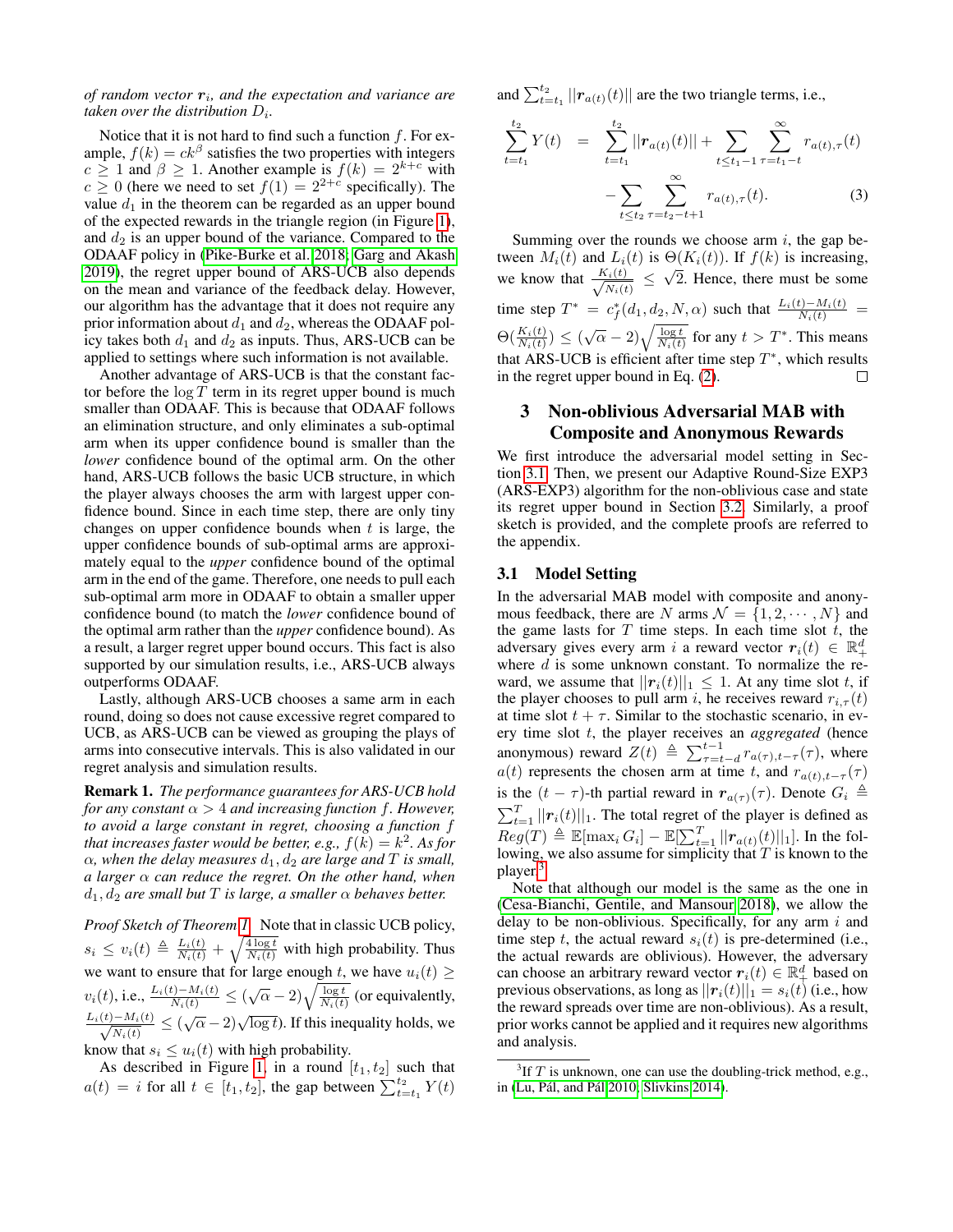<span id="page-4-1"></span>Algorithm 2 Adaptive Round-Size EXP3 (ARS-EXP3)

1: **Input:** 
$$
g, \gamma, T, w_1 = \cdots = w_N = 1.
$$

- 2: Compute the last round number  $K$ .
- 3: for  $k = 1, 2, \dots, K$  do
- 4: For any  $i, e_i = \exp(\frac{w_i}{g(K)})$ ,  $p_i = (1 \gamma) \frac{e_i}{\sum_i e_i} + \frac{\gamma}{N}$ .
- 5: Draw  $a(k) \sim p$ , and then pull arm  $a(k)$  in round k (with size  $g(k)$ ). Let  $Z(k)$  be the collected rewards within this round  $k$ .
- 6:  $Z'(k) = \min\{Z(k), g(k)\}, w_{a(k)} = w_{a(k)} + \frac{\gamma Z'(k)}{N R_{a(k)}}$  $\frac{\gamma Z_{\parallel}(k)}{N p_{a(k)}}$ . 7: end for

## <span id="page-4-0"></span>3.2 ARS-EXP3 Algorithm

Our algorithm will similarly use an increasing round size. Given a round size function  $g : \mathbb{N}_+ \to \mathbb{N}_+$ , the round sizes of the game are set to be  $g(1), g(2), \cdots$  Since T is known, we can first compute  $K$ , the number of all completed rounds during the game, and use  $g(K)$  as a normalization factor.

The algorithm for this adversarial setting is called ARS-EXP3, which is shown in Algorithm [2.](#page-4-1) In the algorithm, the notations  $N_i(t) \triangleq \sum_{\tau \leq t} \mathbb{I}[a(\tau) = i], M_i(t) \triangleq$  $\sum_{\tau \leq t} \mathbb{I}[a(\tau) = i] Z(t)$  and  $L_i(t) \triangleq \sum_{\tau \leq t} \mathbb{I}[a(\tau) =$  $||r_i(t)||_1$  remain the same as in the stochastic case. In the classic EXP3 policy, the probability of choosing arm  $i$  depends on  $L_i(t)$  but not  $\frac{L_i(t)}{N_i(t)}$ . Since the observed values are the  $M_i(t)$ 's, we need a bound on  $|L_i(t) - M_i(t)|$ . Yet, we cannot expect  $|L_i(t) - M_i(t)|$  to converge to 0 because it can only increase during the game. This means that we cannot use the same analysis as in the stochastic case.

Our analysis will be based on the following observation: the regret of using the classic EXP3 policy under our setting can be upper bounded by the regret of using classic EXP3 policy under the classic adversarial MAB model, plus the largest difference  $\max_i |L_i(T) - M_i(T)|$ . The reason is that if we pretend to actually receive reward of  $M_i(T)$  from arm  $i$ , then the regret will be the same as that in the classic model. However, in our model, we receive  $L_i(t)$ . Thus, our regret upper bound should include the difference term  $\max_i |L_i(T) - M_i(T)|$ . Similar to the stochastic case, the value  $|L_i(T) - M_i(T)|$  depends on the number of rounds in the game. Hence, we choose an increasing function  $q(\cdot)$ , to ensure that the algorithm only runs  $o(T)$  rounds, so that the regret is sub-linear.

<span id="page-4-2"></span>**Theorem 2.** Set 
$$
\gamma = \min\{1, \sqrt{\frac{N \log N}{(e-1)((\beta+1)T)^{\frac{1}{\beta+1}}}}\}
$$
 and

 $g(k) = k^{\beta}$ . Then, Algorithm [2](#page-4-1) achieves

$$
Reg(T) = O((N \log N)^{\frac{1}{2}} T^{\frac{2\beta+1}{2\beta+2}} + dT^{\frac{1}{\beta+1}}).
$$

*In particular, if*  $\beta = \frac{1}{2}$ *, Algorithm [2](#page-4-1) achieves a regret upper bound*  $O((d + (N \log N)^{\frac{1}{2}})T^{\frac{2}{3}})$ *.* 

Remark 2. *Note that the analysis for this case is very different from that in the stochastic case. In the stochastic case,* as long as the error probability is smaller than  $\frac{1}{t^3}$ , the round *size does not influence the cumulative regret. In the adversarial case, however, the regret is linear in the largest round* *size. Thus, we need a lower increasing speed. Theorem [2](#page-4-2)* shows that  $g(k) = k^{\frac{1}{2}}$  provides a good choice.

*Proof Sketch of Theorem [2.](#page-4-2)* Let K be the last completed round until time T. Then, there are less than  $g(K + 1)$  slots left, which can cause at most  $g(K + 1)$  additional regret.

Define  $G(K) \triangleq \sum_{k=1}^{K} g(k)$ , and consider another game lasting for  $G(K)$  time steps, where pulling arm i at time t gives reward  $R_i(t) = Z(t) = \sum_{\tau=t-d}^{t-1} r_{a(\tau),t-\tau}(\tau)$ . In this game, Algorithm [2](#page-4-1) behaves the same as an EXP3 algorithm running K time steps with largest reward  $g(K)$  in each step. These imply an  $O(g(K)\sqrt{NK \log N})$  regret upper bound [\(Auer et al. 2002\)](#page-7-8). Since the cumulative rewards of these two games are the same, the remaining part is the difference between the total rewards of their best arms.

Similar to the stochastic case, for a round  $[t_1, t_2]$  such that  $a(t) = i$  for all  $t \in [t_1, t_2]$ , the following equation [\(4\)](#page-4-3) holds.

<span id="page-4-3"></span>
$$
\sum_{t=t_1}^{t_2} Z(t) = \sum_{t=t_1}^{t_2} ||r_{a(t)}(t)|| + \sum_{t=t_1-d}^{t_1-1} \sum_{\tau=t_1-t}^{d} r_{a(t),\tau}(t) - \sum_{t=t_2-d+1}^{t_2} \sum_{\tau=t_2-t+1}^{d} r_{a(t),\tau}(t).
$$
 (4)

This implies that during one round, the difference on the reward of any single arm between the two games can increase by at most  $\sum_{t=t_1-d}^{t_1-1} \sum_{\tau=t_1-t}^{d} r_{a(t),\tau}(t)$ , which is less than or equal to  $d$ . Then, since there are totally  $K$  rounds, Algorithm [2](#page-4-1) can have an additional regret  $Kd$ .

Combining the three components, we obtain  $Reg(T) =$  $O(g(K)\sqrt{NK \log N} + Kd + g(K+1)).$ 

When we set  $g(k) = k^{\beta}$ , then  $K = \Theta(T^{\frac{1}{\beta+1}})$ . Thus, the cumulative regret satisfies that  $Reg(T) =$  $O((N \log N)^{\frac{1}{2}} T^{\frac{2\beta+1}{2\beta+2}} + dT^{\frac{1}{\beta+1}}).$  $\Box$ 

The adversary can choose the reward vectors properly to make sure that every switch between arms causes a constant bias between  $M_i(t)$  and  $L_i(t)$ . This bias makes our observations inaccurate, and is then added to the final regret (the Kd term) according to our analysis. Because of this, our model setting is similar to the non-oblivious adversarial MAB model with switching cost, in which each switch leads to an additional cost. [\(Cesa-Bianchi, Dekel,](#page-7-28) [and Shamir 2013;](#page-7-28) [Dekel et al. 2014\)](#page-7-29) show that the nonoblivious adversarial MAB with switching cost has a regret lower bound of  $\Omega(T^{\frac{2}{3}})$ . Therefore, it is reasonable that we can only obtain a similar  $O(T^{\frac{2}{3}})$  regret upper bound.

#### 4 Simulations

#### 4.1 The Stochastic Setting

We start with the stochastic case. In our experiments, there are a total of 9 arms. The expected reward of the 9 arms follows the vector  $s = [.9, .8, .7, .6, .5, .4, .3, .2, .1]$ . We conduct experiments on the following cases.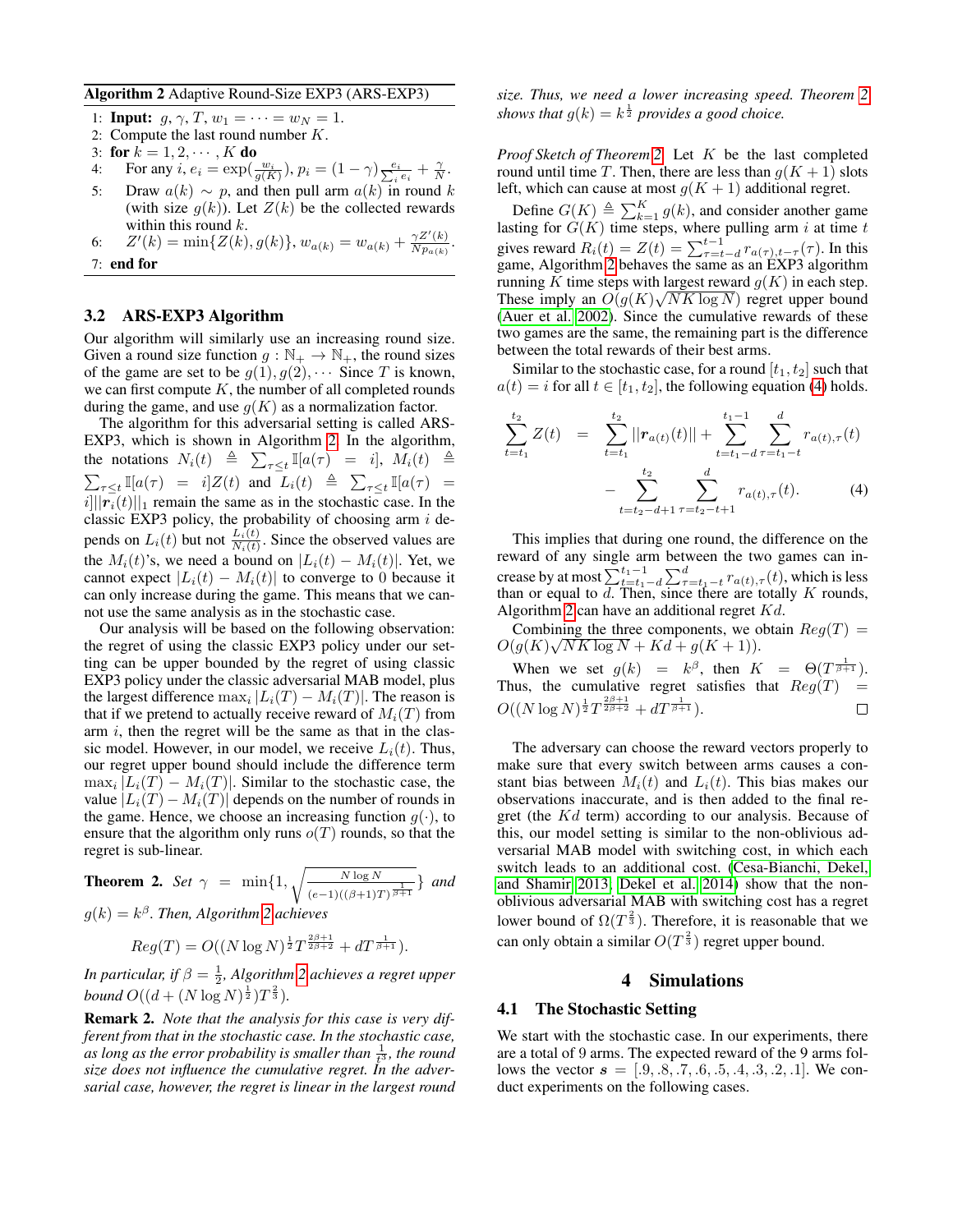Random delay In this case, the reward of pulling an arm is given to the player after a random delay z. That is,  $\forall \tau' \neq$  $z, \overline{r}_{a(t),\tau'}(t) = 0$  and  $\mathbb{E}[r_{a(t),z}(t)] = s_{a(t)}$ . We choose z to be i.i.d. uniformly in  $[10, 30]$  (Figures [2\(a\)](#page-5-0) and [2\(b\)\)](#page-5-1) or  $[0, 60]$  (Figures [2\(c\)](#page-5-2) and [2\(d\)\)](#page-5-3). For comparison, we choose the ODAAF algorithm proposed in [\(Pike-Burke et al. 2018\)](#page-7-12) with accurate knowledge about the delay z as benchmark.

<span id="page-5-1"></span><span id="page-5-0"></span>

<span id="page-5-3"></span><span id="page-5-2"></span>Figure 2: Experiments: Comparison between cumulative regrets of ARS-UCB and ODAAF (delayed reward)

Bounded interval In this case, the reward of pulling an arm at time t takes effect in time interval  $[t+d_{\min}, t+d_{\max})$ and the effects within this period remains the same. That<br>is,  $\mathbb{E}[r_{a(t),d_{\min}}(t)] = \frac{s_{a(t)}}{d_{\max}-d_{\min}}$ , and  $\forall \tau \in [t+d_{\min}, t+$  $(d_{\text{max}}), r_{a(t),\tau}(t) = r_{a(t),d_{\text{min}}}(t)$  (the reward vectors are of the form  $[0, \cdots, 0, r, \cdots, r, 0, \cdots]$ ). In Figure [3\(a\)](#page-5-4) we choose  $(d_{\text{min}}, d_{\text{max}})$  = (30,40), and in Figure [3\(b\)](#page-5-5) we choose  $(d_{\min}, d_{\max}) = (10, 20)$ . For comparison, we choose the generalized ODAAF algorithm proposed in [\(Garg and](#page-7-24) [Akash 2019\)](#page-7-24) with accurate knowledge about the reward interval size  $d_{\text{max}}$  as benchmark.

Linearly decreasing reward In this case, the reward of pulling an arm at time t takes effect from time  $t + 1$  and lasts for d time steps. Moreover, its value decreases linearly as time going on. That is,  $\forall \tau \in [1, d]$  we have that  $\mathbb{E}[r_{a(t),\tau}(t)] = (d+1-\tau) \cdot \frac{2s_{a(t)}}{d(d+1)}$  (the reward vectors are of the form  $[dr, (d-1)r, \cdots, r, 0, \cdots]$ ). In Figure [3\(c\)](#page-5-6) we choose  $d = 100$ , and in Figure [3\(d\)](#page-5-7) we choose  $d = 50$ . For comparison, we choose the generalized ODAAF algorithm proposed in [\(Garg and Akash 2019\)](#page-7-24) with accurate knowledge about the reward interval size  $d$  as benchmark.

Linearly increasing reward In this case, the reward of pulling an arm at time t takes effect from time  $t + 1$  and lasts for d time steps. Moreover, its value increases linearly as time going on. That is,  $\forall \tau \in [1, d]$  we have that  $\mathbb{E}[r_{a(t),\tau}(t)] = \tau \cdot \frac{2s_{a(t)}}{d(d+1)}$  (the reward vectors are of the form  $[r, 2r, \cdots, dr, 0, \cdots]$ . In Figure [3\(e\)](#page-5-8) we choose  $d = 100$ ,

and in Figure [3\(f\)](#page-5-9) we choose  $d = 50$ . For comparison, we choose the generalized ODAAF algorithm proposed in [\(Garg and Akash 2019\)](#page-7-24) with accurate knowledge about the reward interval size d as benchmark.

<span id="page-5-5"></span><span id="page-5-4"></span>

<span id="page-5-9"></span><span id="page-5-8"></span><span id="page-5-7"></span><span id="page-5-6"></span>Figure 3: Experiments: Comparison between cumulative regrets of ARS-UCB and ODAAF (composite reward)

Discounted reward In this case, the reward of pulling an arm at time t takes effect from time  $t + 1$  and lasts forever. Moreover, its value decreases exponentially with a factor  $\gamma \in (0,1)$ . That is,  $\mathbb{E}[r_{a(t),1}(t)] = (1 - \gamma)s_{a(t)}$ , and  $\forall \tau > 1, r_{a(t),\tau}(t) = \gamma r_{a(t),\tau-1}(t)$  (the reward vectors are of the form  $[r, \gamma r, \gamma^2 r, \cdots]$ ). In Figure [4\(a\)](#page-6-0) we choose  $\gamma = 0.8$ , and in Figure [4\(b\)](#page-6-1) we choose  $\gamma = 0.9$ .

Polynomially decreasing reward In this case, the reward of pulling an arm at time t takes effect from time  $t + 1$ and lasts forever. Moreover, its value decreases polynomially with a factor  $\gamma > 1$ . That is,  $\forall \tau \geq 1$ ,  $\mathbb{E}[r_{a(t), \tau}(t)] =$  $c_{\gamma} \cdot s_{a(t)}/\tau^{\gamma}$ , where  $c_{\gamma}$  is a normalization factor such that  $\sum_{\tau=1}^{\infty} \mathbb{E}[r_{a(t),\tau}(t)] = s_{a(t)}$  (the reward vectors are of the form  $[r, \frac{r}{2\gamma}, \frac{r}{3\gamma}, \cdots]$ ). In Figure [4\(c\),](#page-6-2) we choose  $\gamma = 3$ , and in Figure [4\(d\),](#page-6-3) we choose  $\gamma = 2$ .

The reward intervals in the discounted reward case and the polynomially decreasing case are with infinite size, and there is no existing benchmarks. Therefore, we only compare the cumulative regrets of ARS-UCB with different parameters.

Conclusion on experimental results In the above experiments, we observe that the cumulative regrets of ARS-UCB are always logarithmic in  $T$ , which is expected from our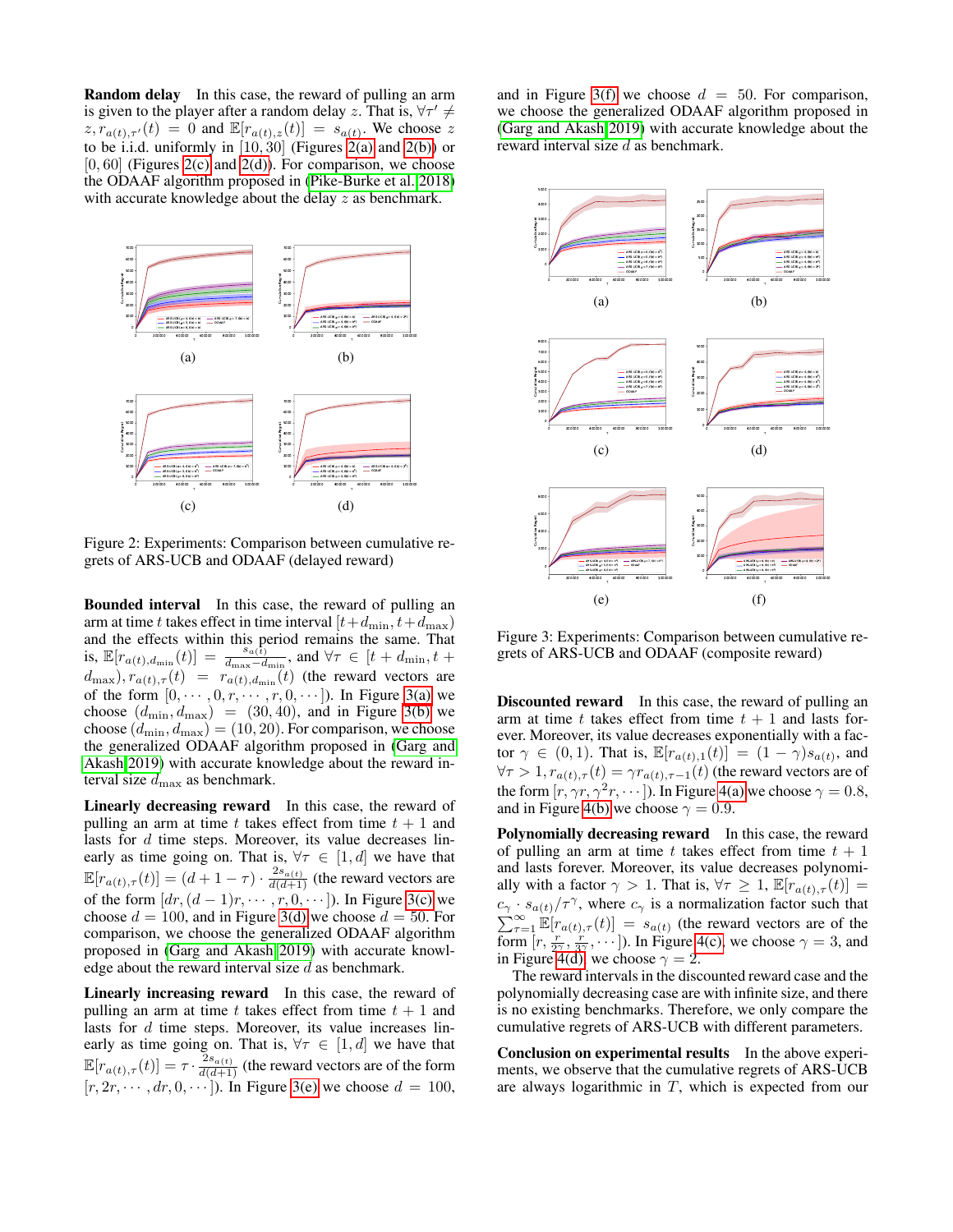<span id="page-6-1"></span><span id="page-6-0"></span>

<span id="page-6-3"></span><span id="page-6-2"></span>Figure 4: Experiments: The cumulative regrets of ARS-UCB

theoretical analysis. Moreover, in all our experiments, ARS-UCB significantly outperforms ODAAF, which assumes full knowledge of the delay size. This is because that in ODAAF the player needs to pull the sub-optimal arms more to eliminate them, which leads to a worse performance than ARS-UCB. Therefore, ARS-UCB is more robust and more efficient in the case of minimizing the cumulative regret.

In Figures [2\(a\),](#page-5-0) [2\(c\),](#page-5-2) [3\(a\),](#page-5-4) [3\(c\),](#page-5-6) [3\(e\),](#page-5-8) [4\(a\)](#page-6-0) and [4\(c\),](#page-6-2) we choose the same function of  $f(k)$  and vary the value of  $\alpha$ , while Figures [2\(b\),](#page-5-1) [2\(d\),](#page-5-3) [3\(b\),](#page-5-5) [3\(d\),](#page-5-7) [3\(f\),](#page-5-9) [4\(b\)](#page-6-1) and [4\(d\)](#page-6-3) show the performance under different  $f(k)$  functions with a same value  $\alpha = 4$  (other  $\alpha$  values show similar behavior). From these results, we can see that the combination of  $\alpha = 4$ and  $f(k) = k^2$  behaves better in most of these problem instances, and leads to both small regrets and small variances.

#### 4.2 The Adversarial Setting

Here we use two datasets in Kaggle: the *Outbrain Click Prediction* (Outbrain) dataset [\(Kaggle 2016\)](#page-7-30), and the *Coupon Purchase Prediction* (Coupon) dataset [\(Kaggle 2015\)](#page-7-31).

The Outbrain dataset records whether users click a provided advertisement when they enter the system. In this experiment, the system needs to decide the category of advertisements to show to an incoming user, and his goal is to maximize the number of users clicking the advertisement. In this dataset, a user only clicks *one* category of the advertisements. If the system provides the category correctly, it gets one click. Otherwise it gets zero. Thus, the reward (and the feedback) is whether the advertisement is clicked. The Coupon dataset records whether users click offered coupons. In this case, a system is providing coupons to its users, and it needs to decide what coupon to offer on each day of the week. There are totally seven choices, and only if the user wants to use that coupon on that day, he will choose to click that coupon to see more details. The goal of the system is to maximize the number of users that click the coupons. Thus, the reward (and the feedback) of one time slot is whether the coupon is clicked. In our setting, the feedback is given to the

<span id="page-6-5"></span><span id="page-6-4"></span>

<span id="page-6-7"></span><span id="page-6-6"></span>Figure 5: Experiments: Comparison between cumulative regrets of ARS-EXP3 and CLW

player after a delay z, which is artificially simulated.

In the experiments of Outbrain dataset, we consider nonoblivious delays with  $z \leq d = 10$  in Figure [5\(a\)](#page-6-4) and  $z \le d = 20$  in Figure [5\(b\).](#page-6-5) Here the adversary choose delay  $z = d$  only if the chosen arm is the best one and it has been chosen for at least 3d times in succession, otherwise it set  $z = 1$ . From the experimental results, we can see that the CLW policy [\(Cesa-Bianchi, Gentile, and Mansour 2018\)](#page-7-13) suffers from a linear regret in this setting, while our ARS-EXP3 policy achieves a sub-linear regret. This accords to the theoretical analysis.

Then, we use Coupon dataset to simulate the oblivious setting, in which the CLW policy also has theoretical guaran-tee. In Figure [5\(c\),](#page-6-6) we use  $d = 10$  and z is chosen uniformly in [5, 10]. In Figure [5\(d\),](#page-6-7) we set  $d = 20$  and choose z uniformly in [10, 20]. From these results, we can see that CLW performs only slightly better than ARS-EXP3 even with the correct delay estimation  $d$ . When the estimation on  $d$  has a 10% error, CLW can perform worse than ARS-EXP3.

The experimental results show that in the oblivious setting, ARS-EXP3 policy is more robust, especially when there is no accurate information about the delay  $d$ . As for the non-oblivious delay case, ARS-EXP3 is the only existing efficient learning policy.

## 5 Conclusion

In this paper, we consider the MAB problem with composite and anonymous feedback, both the stochastic and adversarial settings. For the former case, we propose the ARS-UCB algorithm, and for the latter case, we design the ARS-EXP3 algorithm. These algorithms require *zero* knowledge about the feedback delay. We establish theoretical regret upper bounds for the algorithms, and then use experiments to show that our algorithms outperform existing benchmarks.

Our future research includes deriving a matching regret lower bound for the non-oblivious adversarial case.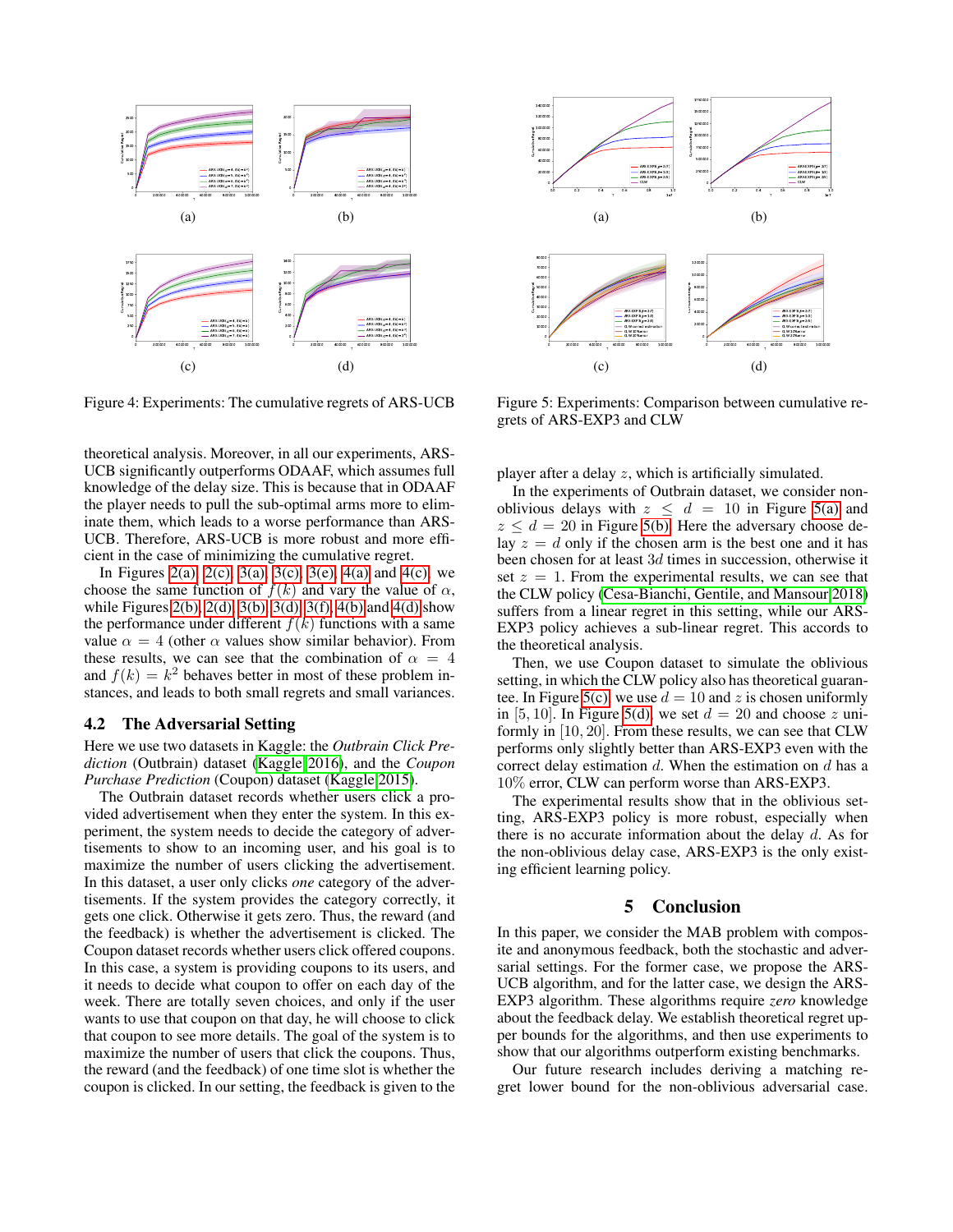In [\(Cesa-Bianchi, Gentile, and Mansour 2018\)](#page-7-13), the authors also provide a similar policy for bandit convex optimization (BCO) with delayed and anonymous feedback. How to adapt our framework and obtain tight regret upper bounds for BCO is another interesting future research problem.

## References

<span id="page-7-16"></span>Agarwal, A.; and Duchi, J. C. 2011. Distributed delayed stochastic optimization. In *Neural Information Processing Systems*, 873–881.

<span id="page-7-10"></span>Auer, P.; Cesa-Bianchi, N.; and Fischer, P. 2002. Finite-time analysis of the multiarmed bandit problem. *Machine learning* 47(2-3): 235–256.

<span id="page-7-8"></span>Auer, P.; Cesa-Bianchi, N.; Freund, Y.; and Schapire, R. E. 2002. The Non-Stochastic Multi-Armed Bandit Problem. *Siam Journal on Computing* 32(1): 48–77.

<span id="page-7-0"></span>Berry, D. A.; and Fristedt, B. 1985. *Bandit problems: sequential allocation of experiments (Monographs on statistics and applied probability)*. Springer.

<span id="page-7-23"></span>Bistritz, I.; Zhou, Z.; Chen, X.; Bambos, N.; and Blanchet, J. 2019. Online exp3 learning in adversarial bandits with delayed feedback. In *Neural Information Processing Systems*, 11345–11354.

<span id="page-7-28"></span>Cesa-Bianchi, N.; Dekel, O.; and Shamir, O. 2013. Online learning with switching costs and other adaptive adversaries. In *Neural Information Processing Systems*, 1160–1168.

<span id="page-7-13"></span>Cesa-Bianchi, N.; Gentile, C.; and Mansour, Y. 2018. Nonstochastic bandits with composite anonymous feedback. In *Conference On Learning Theory*, 750–773.

<span id="page-7-3"></span>Chapelle, O.; Manavoglu, E.; and Rosales, R. 2015. Simple and scalable response prediction for display advertising. *ACM Transactions on Intelligent Systems and Technology (TIST)* 5(4): 61.

<span id="page-7-2"></span>Chen, K.; Cai, K.; Huang, L.; and Lui, J. C. 2018. Beyond the click-through rate: web link selection with multi-level feedback. In *International Joint Conference on Artificial Intelligence*, 3308–3314.

<span id="page-7-4"></span>Chen, W.; Wang, Y.; and Yuan, Y. 2013. Combinatorial multi-armed bandit: General framework and applications. In *International Conference on Machine Learning*, 151–159.

<span id="page-7-29"></span>Dekel, O.; Ding, J.; Koren, T.; and Peres, Y. 2014. Bandits with switching costs: T 2/3 regret. In *Proceedings of the forty-sixth annual ACM symposium on Theory of computing*, 459–467.

<span id="page-7-17"></span>Desautels, T.; Krause, A.; and Burdick, J. W. 2014. Parallelizing exploration-exploitation tradeoffs in gaussian process bandit optimization. *Journal of Machine Learning Research* 15: 3873–3923.

<span id="page-7-24"></span>Garg, S.; and Akash, A. K. 2019. Stochastic bandits with delayed composite anonymous feedback. *arXiv preprint arXiv:1910.01161* .

<span id="page-7-9"></span>Gittins, J. 1989. Multi-armed bandit allocation indices. Wiley-Interscience series in systems and optimization .

<span id="page-7-11"></span>Hirsch, I. B.; and Brownlee, M. 2005. Should minimal blood glucose variability become the gold standard of glycemic control? *Journal of Diabetes and Its Complications* 19(3): 178–181.

<span id="page-7-5"></span>Jain, L.; and Jamieson, K. 2018. Firing bandits: Optimizing crowdfunding. In *International Conference on Machine Learning*, 2211–2219.

<span id="page-7-15"></span>Joulani, P.; Gyorgy, A.; and Szepesvári, C. 2013. Online learning under delayed feedback. In *International Conference on Machine Learning*, 1453–1461.

<span id="page-7-31"></span>Kaggle. 2015. Coupon Purchase Prediction data. *https://www.kaggle.com/c/coupon-purchase-prediction* .

<span id="page-7-30"></span>Kaggle. 2016. Outbrain Click Prediction data. *https://www.kaggle.com/c/outbrain-click-prediction* .

<span id="page-7-7"></span>Lai, T. L.; and Robbins, H. 1985. Asymptotically efficient adaptive allocation rules. *Advances in applied mathematics* 6(1): 4–22.

<span id="page-7-26"></span>Lu, T.; Pál, D.; and Pál, M. 2010. Contextual multi-armed bandits. In *International conference on Artificial Intelligence and Statistics*, 485–492.

<span id="page-7-18"></span>Manegueu, A. G.; Vernade, C.; Carpentier, A.; and Valko, M. 2020. Stochastic bandits with arm-dependent delays. In *International Conference on Machine Learning*.

<span id="page-7-14"></span>Neu, G.; Antos, A.; György, A.; and Szepesvári, C. 2010. Online Markov decision processes under bandit feedback. In *Neural Information Processing Systems*, 1804–1812.

<span id="page-7-20"></span>Neu, G.; Gyorgy, A.; Szepesvari, C.; and Antos, A. 2014. Online Markov Decision Processes Under Bandit Feedback. *IEEE Transactions on Automatic Control* 59(3): 676–691.

<span id="page-7-12"></span>Pike-Burke, C.; Agrawal, S.; Szepesvari, C.; and Grunewalder, S. 2018. Bandits with Delayed, Aggregated Anonymous Feedback. In *International Conference on Machine Learning*, 4105–4113.

<span id="page-7-27"></span>Slivkins, A. 2014. Contextual bandits with similarity information. *The Journal of Machine Learning Research* 15(1): 2533–2568.

<span id="page-7-1"></span>Sutton, R. S.; and Barto, A. G. 1998. *Reinforcement learning: An introduction*, volume 1. MIT press Cambridge.

<span id="page-7-22"></span>Thune, T. S.; Cesa-Bianchi, N.; and Seldin, Y. 2019. Nonstochastic Multi-armed Bandits with Unrestricted Delays. In *Neural Information Processing Systems*.

<span id="page-7-25"></span>Vernade, C.; Cappé, O.; and Perchet, V. 2017. Stochastic Bandit Models for Delayed Conversions. In *Conference on Uncertainty in Artificial Intelligence*.

<span id="page-7-6"></span>Wang, S.; and Huang, L. 2018. Multi-armed bandits with compensation. In *Neural Information Processing Systems*, 5114–5122.

<span id="page-7-19"></span>Weinberger, M. J.; and Ordentlich, E. 2002. On delayed prediction of individual sequences. *international symposium on information theory* 48(7): 1959–1976.

<span id="page-7-21"></span>Zhou, Z.; Xu, R.; and Blanchet, J. 2019. Learning in generalized linear contextual bandits with stochastic delays. In *Neural Information Processing Systems*, 5198–5209.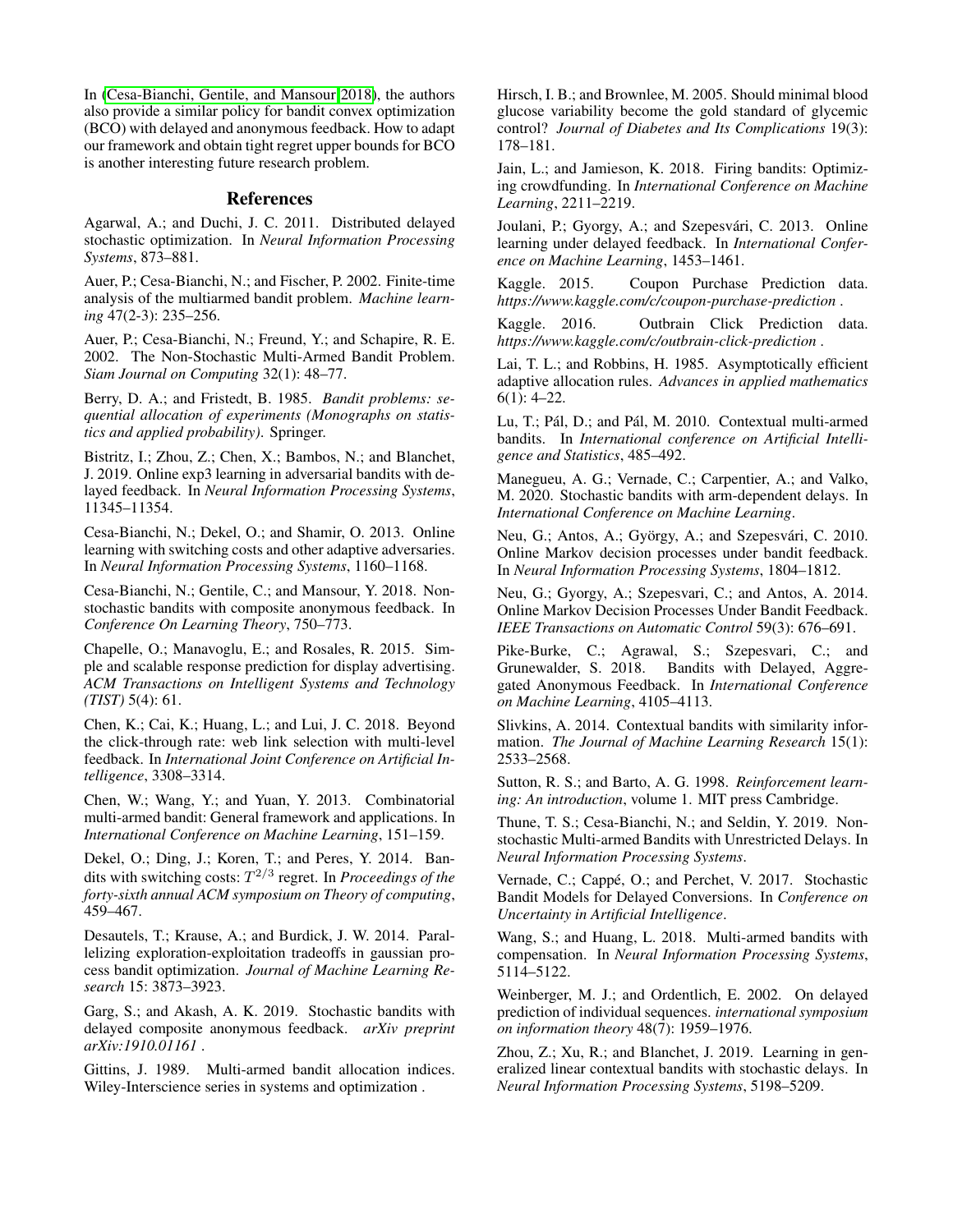## Appendix

The proofs of all lemmas are presented in the end of the sections they belong to.

## A Proof of Theorem [1](#page-2-7)

Denote  $rad_i(t) = \sqrt{\frac{\alpha \log t}{N_i(t)}}$ . Then, for each sub-optimal arm  $i \neq 1$ , if it is chosen at time t, we must have either  $u_i(t) = 1$  or  $\hat{s}_i(t) + rad_i(t) \geq \hat{s}_1(t) + rad_1(t).$ 

Since  $s_1 = s_i + \Delta_i$ ,  $\hat{s}_i(t) + rad_i(t) \geq \hat{s}_1(t) + rad_1(t)$  implies that:

 $\hat{s}_i(t) + s_1 + 2rad_i(t) \geq s_i + rad_i(t) + \hat{s}_1(t) + rad_1(t) + \Delta_i.$ 

Now we define some useful events. Note that if we choose to pull arm  $i$  at time  $t$ , one of the following events must happen:

$$
\mathcal{A}_i(t) = \{\hat{s}_i(t) \ge s_i + rad_i(t)\}, \n\mathcal{B}(t) = \{s_1 \ge \hat{s}_1(t) + rad_1(t)\}, \n\mathcal{C}_i(t) = \{2rad_i(t) \ge \Delta_i\}, \n\mathcal{D}_i(t) = \{\hat{s}_i(t) + rad_i(t) \ge 1\}.
$$

Let U be the set that includes all the last time steps of all the rounds, and note that U is random. Also let  $z(t)$  be the size of the next round after time  $t$ , then we have

<span id="page-8-0"></span>
$$
Reg_i(T) = \mathbb{E}_{\mathcal{U}}\left[\sum_{t \in \mathcal{U}} \mathbb{E}[\mathbb{I}[a(t+1) = i]]\Delta_i z(t)\right]
$$
  
\n
$$
\leq \mathbb{E}_{\mathcal{U}}\left[\sum_{t \in \mathcal{U}} \mathbb{E}[\mathbb{I}[\mathcal{A}_i(t) \cup \mathcal{B}(t) \cup \mathcal{C}_i(t) \cup \mathcal{D}_i(t)]]\Delta_i z(t)\right]
$$
  
\n
$$
= \mathbb{E}_{\mathcal{U}}\left[\sum_{t \in \mathcal{U}} \Pr[\mathcal{A}_i(t) \cup \mathcal{B}(t) \cup \mathcal{C}_i(t) \cup \mathcal{D}_i(t)]\Delta_i z(t)\right],
$$

where  $Reg_i(T)$  denotes the expected cumulative regret caused by pulling arm i up to time step T, i.e.,  $Reg_i(T) = \mathbb{E}[N_i(T)]\Delta_i$ .

First consider events  $A_i(t)$  and  $B(t)$ . Since our observations have bias (due to reward spread), it is hard to analyze the inequalities that contains  $rad_i(t)$ . Instead, we construct a hidden confidence radius as

$$
rad'_{i}(t) \triangleq \sqrt{\frac{4 \log t}{N_{i}(t)}} + d_{1} \frac{K_{i}(t)}{N_{i}(t)} + \sqrt{\frac{12 d_{2} K_{i}(t) \log t}{N_{i}^{2}(t)}},
$$

and the corresponding hidden confidence bounds are defined as:

$$
\ell_i(t) \triangleq \min\{\hat{s}_i(t) - rad'_i(t), 0\},
$$
  

$$
v_i(t) \triangleq \max\{\hat{s}_i(t) + rad'_i(t), 1\}.
$$

The next lemma shows that  $\ell_i(t), v_i(t)$  are actual confidence bounds for  $s_i$ .

<span id="page-8-2"></span>**Lemma 1.** For any  $t > 0$  and  $1 \le i \le N$ , with probability at least  $1 - \frac{1}{t^3}$ , we have that  $s_i \le v_i(t)$ . Similarly, with probability *at least*  $1 - \frac{1}{t^3}$ *, s<sub>i</sub>*  $\geq \ell_i(t)$ *.* 

Now we define another two events based on  $rad_i'(t)$ :

$$
\mathcal{E}_i(t) = \{ |\hat{s}_i(t) - s_i| \geq rad'_i(t) \},
$$
  

$$
\mathcal{F}_i(t) = \{ rad_i(t) \geq rad'_i(t) \}.
$$

Since  $\hat{s}_i(t) \ge s_i + rad_i(t)$  implies either  $\{rad_i(t) < rad_i'(t)\}$  or  $\{rad_i(t) \ge rad_i'(t)\} \cap \{|\hat{s}_i(t) - s_i| \ge rad_i'(t)\}$ , we know that

$$
\mathcal{A}_i(t) \subseteq \neg \mathcal{F}_i(t) \cup \mathcal{E}_i(t). \tag{5}
$$

Similarly,we also have that

<span id="page-8-1"></span>
$$
\mathcal{B}(t) \subseteq \neg \mathcal{F}_1(t) \cup \mathcal{E}_1(t). \tag{6}
$$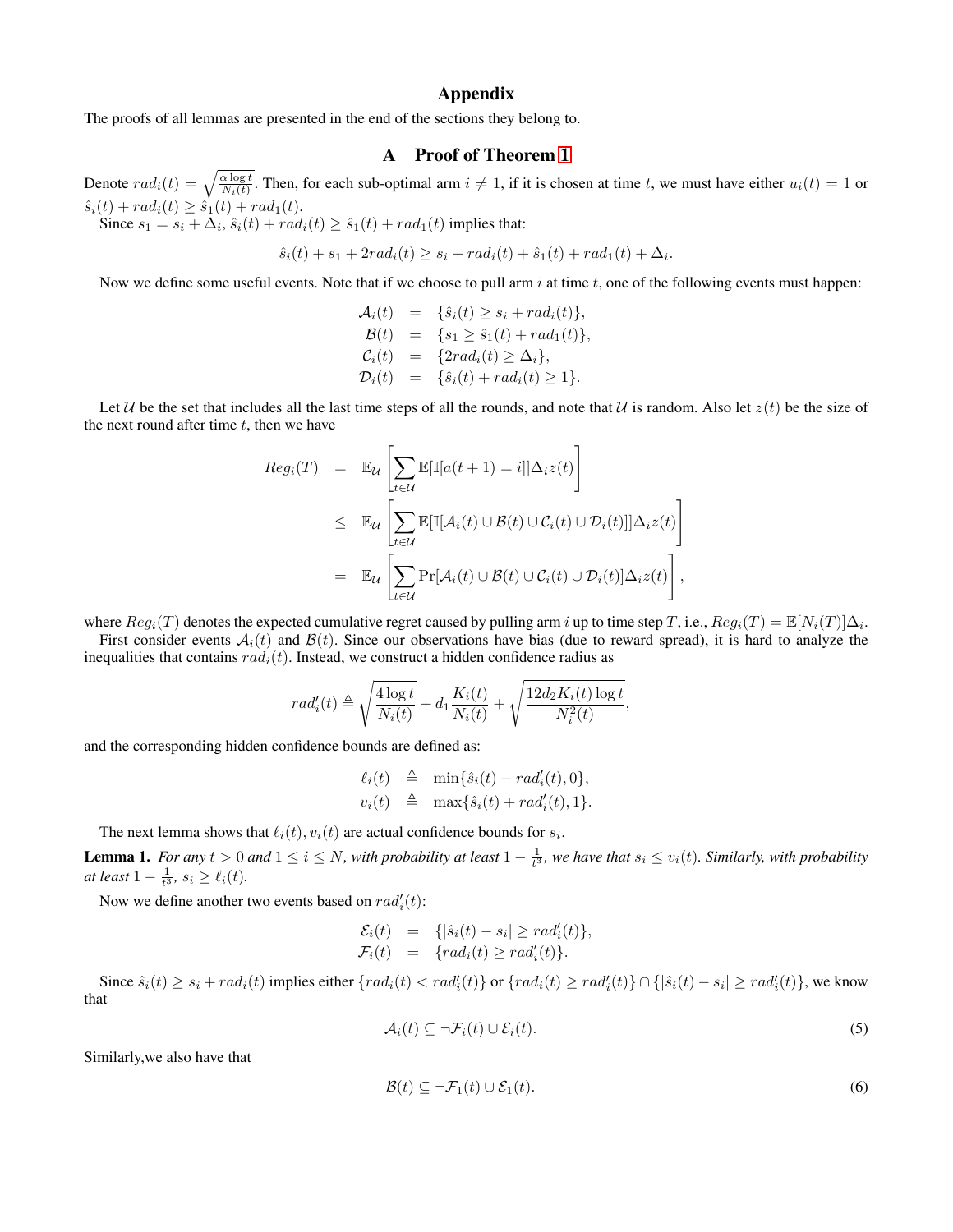Now we consider the event  $\mathcal{D}_i(t)$ . When the three events  $\mathcal{D}_i(t)$ ,  $\neg \mathcal{E}_i(t)$  and  $\mathcal{F}_i(t)$  happens, we have that

<span id="page-9-0"></span>
$$
s_i + 2rad_i(t) = (s_i + rad_i(t)) + rad_i(t)
$$

$$
\geq s_i + rad_i'(t) + rad_i(t) \tag{7}
$$

$$
\geq \hat{s}_i(t) + rad_i(t) \tag{8}
$$

$$
\geq 1 \tag{9}
$$

 $\geq s_i + \Delta_i,$  $, (10)$ 

where Eq. [\(7\)](#page-9-0) comes from the fact that  $\mathcal{F}_i(t)$  happens, Eq. [\(8\)](#page-9-0) comes from the fact that  $\neg \mathcal{E}_i(t)$  happens, Eq. [\(9\)](#page-9-0) comes from the fact that  $\mathcal{D}_i(t)$  happens, and Eq. [\(10\)](#page-9-0) is because that  $s_i + \Delta_i = s_1 \leq 1$  as we have assumed in our model setting.

This means that  $2rad_i(t) \geq \Delta_i$ , i.e., the event  $C_i(t)$  must happen if we have  $\mathcal{D}_i(t) \cap \mathcal{F}_i(t) \cap \mathcal{F}_i(t)$ . Therefore,  $\mathcal{D}_i(t) \cap$  $\neg \mathcal{E}_i(t) \cap \mathcal{F}_i(t) \subseteq \mathcal{C}_i(t)$ , which implies that

<span id="page-9-1"></span>
$$
\mathcal{D}_i(t) \subseteq \mathcal{E}_i(t) \cup \neg \mathcal{F}_i(t) \cup \mathcal{C}_i(t). \tag{11}
$$

From equations  $(5)$ ,  $(6)$  and  $(11)$ , we know that

$$
\Pr[\mathcal{A}_i(t) \cup \mathcal{B}(t) \cup \mathcal{C}_i(t) \cup \mathcal{D}_i(t)] \leq \Pr[\neg \mathcal{F}_i(t) \cup \mathcal{E}_i(t) \cup \neg \mathcal{F}_1(t) \cup \mathcal{E}_1(t) \cup \mathcal{C}_i(t)].
$$

Therefore,

<span id="page-9-3"></span>
$$
Reg_i(T) \leq \mathbb{E}_{\mathcal{U}}\left[\sum_{t \in \mathcal{U}} \Pr[\neg \mathcal{F}_i(t) \cup \mathcal{E}_i(t) \cup \neg \mathcal{F}_1(t) \cup \mathcal{E}_1(t) \cup \mathcal{C}_i(t)] \Delta_i z(t)\right]
$$
  

$$
\leq \mathbb{E}_{\mathcal{U}}\left[\sum_{t \in \mathcal{U}} \Pr[\mathcal{E}_i(t) \cup \mathcal{E}_1(t) \cup \mathcal{C}_i(t)] \Delta_i z(t)\right] + \mathbb{E}_{\mathcal{U}}\left[\sum_{t \in \mathcal{U}} \Pr[\neg \mathcal{F}_i(t) \cup \neg \mathcal{F}_1(t)] \Delta_i z(t)\right]
$$

The next lemma (Lemma [2\)](#page-9-2) shows that there exists a constant  $T^*$  (which does not depend on T) such that  $Pr[\neg \mathcal{F}_i(t) \cup$  $\neg \mathcal{F}_1(t)]=0$  for any  $t \geq T^*$ .

<span id="page-9-2"></span>**Lemma 2.** If f is an increasing function, then there exists  $T^* = c_f(d_1, d_2, N, \alpha)$  such that for any i and any  $t \geq T^*$ ,  $rad_i(t) \geq rad_i'(t)$ .

Then we can divide the game into two phases: the phase that lasts until the round contains  $T^*$  stops, and the phase that contains the remaining time steps. Let  $\ell(T^*)$  be the size of the round which contains time step  $T^*$ .

The regret in the first phase is upper bounded by  $Reg^{(1)}(T) \leq T^* + \mathbb{E}[\ell(T^*)]$ . Note that the property ii) of f in Theorem [1](#page-2-7) states that  $f(k + 1) \leq \overline{F}(k)$  for any  $k > k_0$ , then

$$
\mathbb{E}[\ell(T^*)] \leq \mathbb{E}[\ell(T^*)|\ell(T^*) \leq f(k_0)] + \mathbb{E}[\ell(T^*)|\ell(T^*) > f(k_0)]
$$
  
 
$$
\leq f(k_0) + T^*.
$$

Now we consider the second phase, and denote  $Reg_i^{(2)}(T)$  as the regret comes from pulling arm i in the second phase. Since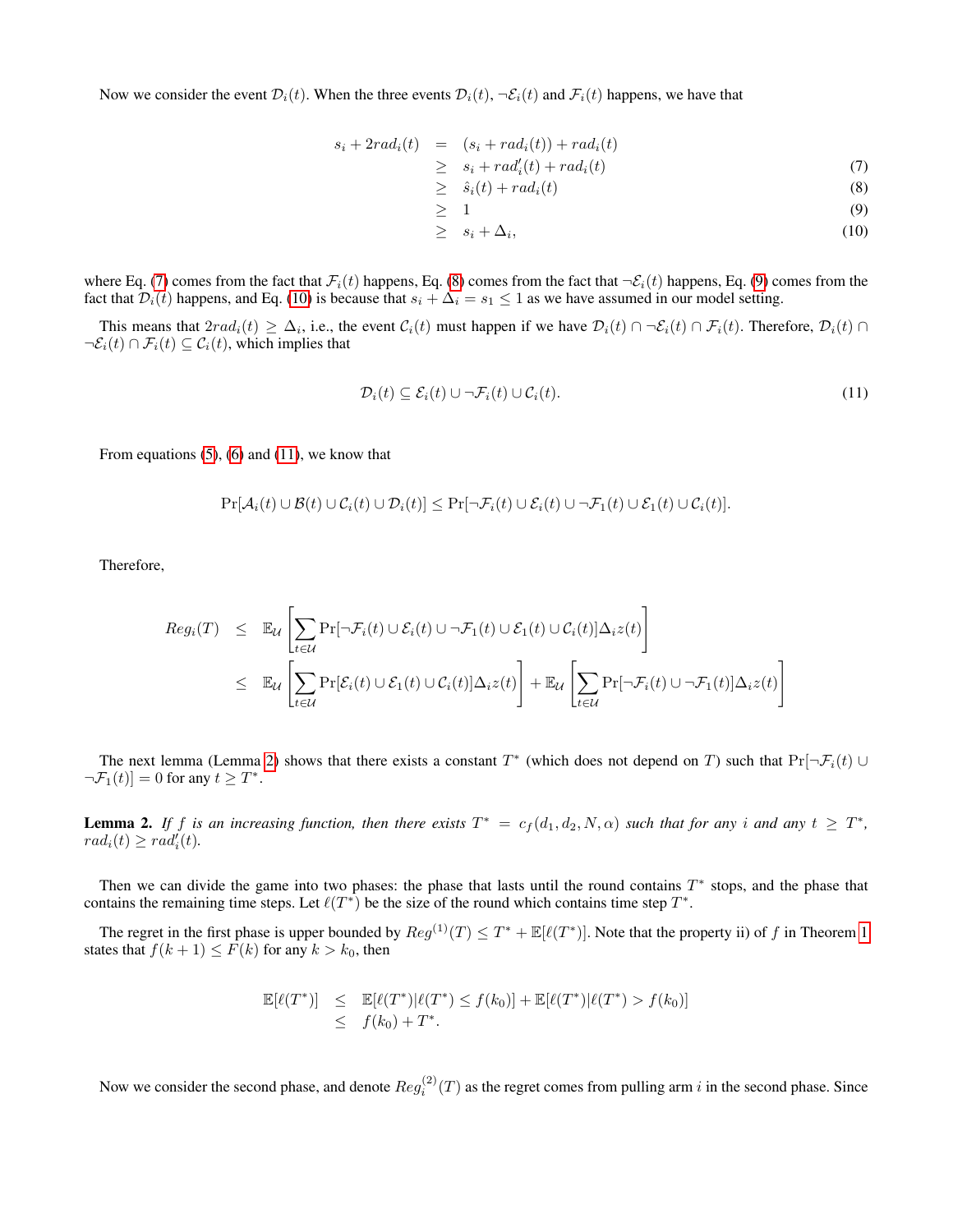in the second phase  $\neg \mathcal{F}_i(t)$  can not happens (Lemma [2\)](#page-9-2), we have that:

$$
Reg_i^{(2)}(T) \leq \mathbb{E}_{\mathcal{U}}\left[\sum_{t \in \mathcal{U}, t > T^*} \Pr[\mathcal{E}_i(t) \cup \mathcal{E}_1(t) \cup \mathcal{C}_i(t)] \Delta_i z(t)\right]
$$
  
\n
$$
\leq \mathbb{E}_{\mathcal{U}}\left[\sum_{t \in \mathcal{U}, t > T^*} \mathbb{I}[z(t) > f(k_0)] z(t) \Delta_i \Pr[\mathcal{E}_i(t) \cup \mathcal{E}_1(t)]\right]
$$
  
\n
$$
+ \mathbb{E}_{\mathcal{U}}\left[\sum_{t \in \mathcal{U}, t > T^*} \mathbb{I}[z(t) > f(k_0)] z(t) \Delta_i \Pr[\mathcal{C}_i(t)]\right]
$$
  
\n
$$
+ \mathbb{E}_{\mathcal{U}}\left[\sum_{t \in \mathcal{U}, t > T^*} \mathbb{I}[z(t) \leq f(k_0)] z(t)]\right]
$$
  
\n
$$
\leq \mathbb{E}_{\mathcal{U}}\left[\sum_{t \in \mathcal{U}, t > T^*} \mathbb{I}[z(t) > f(k_0)] z(t) \Delta_i \Pr[\mathcal{E}_i(t) \cup \mathcal{E}_1(t)]\right]
$$
  
\n
$$
+ \mathbb{E}_{\mathcal{U}}\left[\sum_{t \in \mathcal{U}, t > T^*} \mathbb{I}[z(t) > f(k_0)] z(t) \Delta_i \Pr[\mathcal{C}_i(t)]\right] + \sum_{k=1}^{k_0} f(k)
$$
  
\n
$$
\leq \mathbb{E}_{\mathcal{U}}\left[\sum_{t \in \mathcal{U}, t > T^*} \mathbb{I}[z(t) > f(k_0)] z(t) \Delta_i \Pr[\mathcal{E}_i(t) \cup \mathcal{E}_1(t)]\right]
$$
  
\n
$$
+ \mathbb{E}_{\mathcal{U}}\left[\sum_{t \in \mathcal{U}, t > T^*} \mathbb{I}[z(t) > f(k_0)] z(t) \Delta_i \Pr[\mathcal{C}_i(t)]\right] + F(k_0).
$$
 (12)

Consider the first term in Eq. [\(12\)](#page-9-3), we have that

<span id="page-10-0"></span>
$$
\mathbb{E}_{\mathcal{U}}\left[\sum_{t\in\mathcal{U},t>T^{*}}\mathbb{I}[z(t) > f(k_{0})]z(t)\Delta_{i}\Pr[\mathcal{E}_{i}(t)\cup\mathcal{E}_{1}(t)]\right] \leq \mathbb{E}_{\mathcal{U}}\left[\sum_{t\in\mathcal{U},t>T^{*}}t\Delta_{i}\Pr[\mathcal{E}_{i}(t)\cup\mathcal{E}_{1}(t)]\right]
$$
(13)

$$
\leq \mathbb{E}_{\mathcal{U}}\left[\sum_{t \in \mathcal{U}, t > T^*} t \Delta_i \frac{4}{t^3}\right]
$$
\n
$$
\leq \mathbb{E}_{\mathcal{U}}\left[\sum_{t \in \mathcal{U}, t > T^*} \frac{4}{t^2}\right]
$$
\n
$$
\leq 8,
$$
\n(14)

where Eq. [\(13\)](#page-10-0) comes from the fact that  $\mathbb{I}[z(t) > f(k_0)]z(t) \le t$  (note that  $f(k+1) \le F(k)$  for any  $k > k_0$ ) and Eq. [\(14\)](#page-10-0) comes from Lemma [1.](#page-8-2)

Then we consider the second term in Eq. [\(12\)](#page-9-3). Since  $C_i(t)$  only happens when  $N_i(t) \leq \frac{4\alpha \log T}{\Delta_i^2}$ , we have that

<span id="page-10-1"></span>
$$
\mathbb{E}_{\mathcal{U}}\left[\sum_{t\in\mathcal{U},t>T^*}\mathbb{I}[z(t) > f(k_0)]z(t)\Delta_i\Pr[\mathcal{C}_i(t)]\right] \leq \Delta_i\left(\frac{4\alpha\log T}{\Delta_i^2} + \mathbb{E}\left[\mathbb{I}[\ell_i > f(k_0)]\ell_i\right]\right),
$$

where  $\ell_i$  represents the last round size that  $C_i(t)$  happens.

Since  $f(k+1) \le F(k)$  for any  $k > k_0$ , we have  $\mathbb{E} \left[ \mathbb{I}[\ell_i > f(k_0)] \ell_i \right] \le \frac{4\alpha \log T}{\Delta_i^2}$  as well, therefore:

$$
\mathbb{E}\left[\sum_{i=2}^N \sum_{t \in \mathcal{U}, t \geq T^*}^T \mathbb{I}[z(t) > f(k_0)] z(t) \Delta_i \mathbb{I}[\mathcal{C}_i(t)]\right] \leq \frac{8\alpha \log T}{\Delta_i}.
$$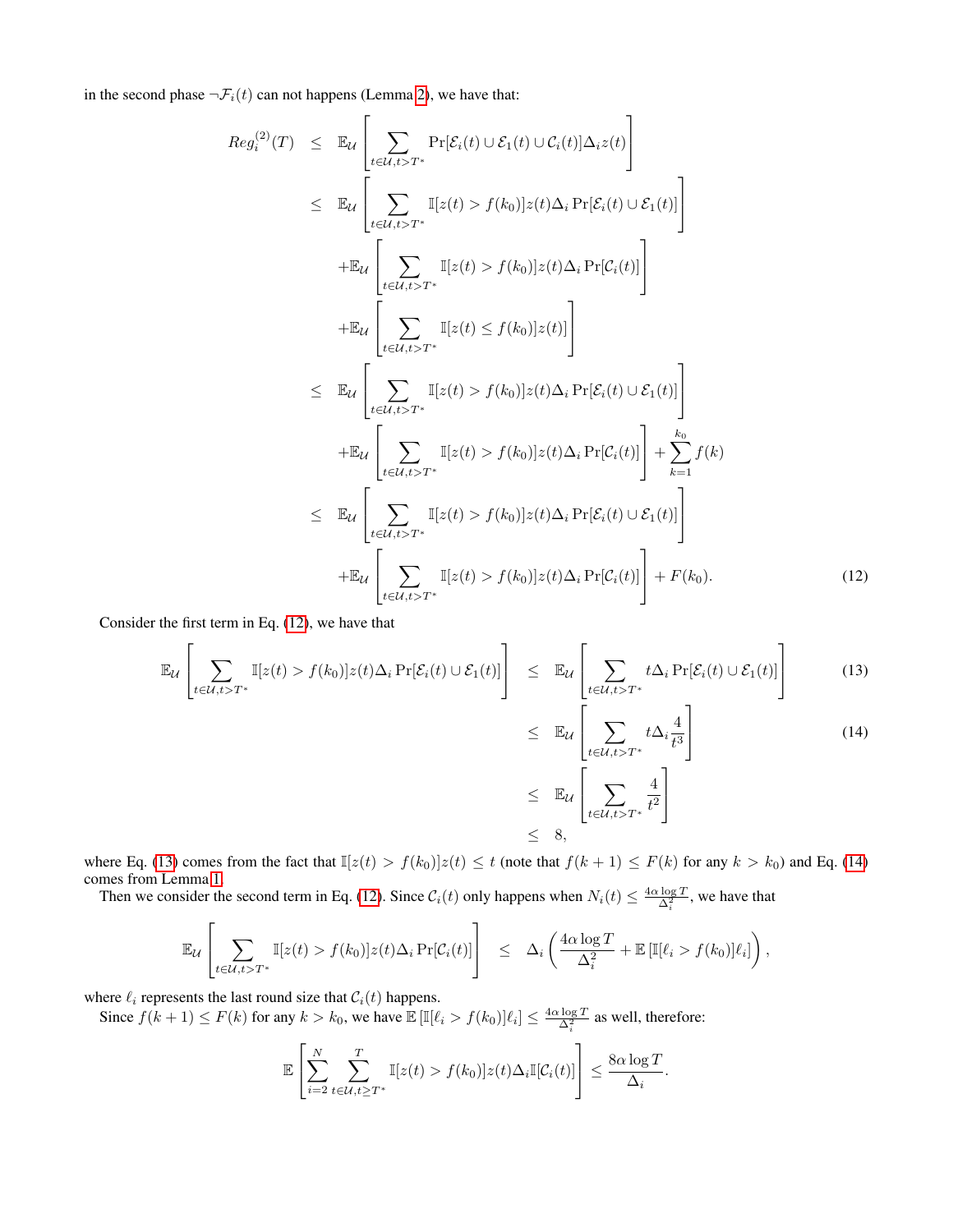Adding all these three terms together, and summing over all the sub-optimal arms, we have that:

$$
Reg(T) \leq Reg^{(1)}(T) + \sum_{i=2}^{N} Reg_i^{(2)}(T)
$$
  

$$
\leq 2T^* + f(k_0) + 8(N - 1) + (N - 1)F(k_0) + \sum_{i=2}^{N} \frac{8\alpha \log T}{\Delta_i}.
$$

Setting  $c_f^*(d_1, d_2, N, \alpha) = 2T^* + 8N + NF(k_0)$ , then we know that the total regret is upper bounded by:

$$
Reg(T) \le \sum_{i=2}^{N} \frac{8\alpha \log T}{\Delta_i} + c_f^*(d_1, d_2, N, \alpha).
$$

## A.1 Proof of Lemma [1](#page-8-2)

Define  $M_i'(k) \triangleq \sum_{t=1}^{\infty} \mathbb{I}[K_i(t) = k, a(t) = i]Y(t)$ , i.e., the observed cumulative reward of arm i in its k-th round. Similarly, define  $L'_i(k) \triangleq \sum_{t=1}^{\infty} \mathbb{I}[K_i(t) = k, a(t) = i] ||\mathbf{r}_{a(t)}(t)||_1$ , i.e., the real cumulative reward of arm i in its k-th round. Then at the end of each round, we always have  $M_i(t) = \sum_{k=1}^{K_i(t)} M_i'(k)$  and  $L_i(t) = \sum_{k=1}^{K_i(t)} L_i'(k)$ .

Note that in each round we only pull one arm  $i$ , then by equation [\(3\)](#page-3-2), we always have

$$
M_i'(k) = L_i'(k) + \sum_{t \le t_1 - 1} \sum_{\tau = t_1 - t}^{\infty} r_{a(t), \tau}(t) - \sum_{t \le t_2} \sum_{\tau = t_2 - t + 1}^{\infty} r_{a(t), \tau}(t),
$$
\n(15)

where  $t_1$  is the start of that round, and  $t_2$  is the end of that round. Taking expectation on the both sides in equation [\(15\)](#page-10-1), and recall that  $d_1 \triangleq \sum_{d'=1}^d \max_i \mathbb{E}[\sum_{\tau=d'}^d r_{i,\tau}],$  we obtain

$$
\mathbb{E}[M'_{i}(k)] = \mathbb{E}[L'_{i}(k)] + \mathbb{E}\left[\sum_{t \le t_{1}-1} \sum_{\tau=t_{1}-t}^{\infty} r_{a(t),\tau}(t) - \sum_{t \le t_{2}} \sum_{\tau=t_{2}-t+1}^{\infty} r_{a(t),\tau}(t)\right]
$$
  
\n
$$
= f(k)s_{i} + \mathbb{E}\left[\sum_{t \le t_{1}-1} \sum_{\tau=t_{1}-t}^{\infty} r_{a(t),\tau}(t) - \sum_{t \le t_{2}} \sum_{\tau=t_{2}-t+1}^{\infty} r_{a(t),\tau}(t)\right]
$$
  
\n
$$
\geq f(k)s_{i} - d_{1}.
$$

Summing over  $k = 1$  to  $K_i(t)$ , we have that

<span id="page-11-0"></span>
$$
\mathbb{E}[M_i(t)] \ge N_i(t)s_i - K_i(t)d_1.
$$
\n(16)

Similarly, taking variance on the both sides in equation [\(15\)](#page-10-1), and recall that  $d_2 \triangleq \sum_{d'=1}^d \max_i \text{Var}[\sum_{\tau=d'}^d r_{i,\tau}]$ , we have

$$
\begin{split} \text{Var}[M_{i}'(k)] &= \text{Var}[L_{i}'(k)] + \text{Var}\left[\sum_{t \le t_{1}-1} \sum_{\tau=t_{1}-t}^{\infty} r_{a(t),\tau}(t) - \sum_{t \le t_{2}} \sum_{\tau=t_{2}-t+1}^{\infty} r_{a(t),\tau}(t)\right] \\ &\le \frac{f(k)}{4} + \text{Var}\left[\sum_{t \le t_{1}-1} \sum_{\tau=t_{1}-t}^{\infty} r_{a(t),\tau}(t) - \sum_{t \le t_{2}} \sum_{\tau=t_{2}-t+1}^{\infty} r_{a(t),\tau}(t)\right] \\ &\le \frac{f(k)}{4} + 2d_{2}, \end{split}
$$

Summing over  $k = 1$  to  $K_i(t)$ , we have that

<span id="page-11-1"></span>
$$
\text{Var}[M_i(t)] \le \frac{N_i(t)}{4} + 2K_i(t)d_2. \tag{17}
$$

By inequalities [\(16\)](#page-11-0) and [\(17\)](#page-11-1), using Bernstein's inequality, for any  $\Delta \in [0, 1]$ , we have that:

$$
\Pr\left[\frac{M_i(t)}{N_i(t)} \le s_i - \frac{K_i(t)}{N_i(t)}d_1 - \Delta\right] = \Pr[M_i(t) \le N_i(t)s_i - K_i(t)d_1 - N_i(t)\Delta]
$$
  

$$
\le \exp\left(-\frac{3N_i(t)^2\Delta^2}{6\operatorname{Var}[M_i(t)] + 2N_i(t)\Delta}\right)
$$
  

$$
\le \exp\left(-\frac{3N_i(t)^2\Delta^2}{4N_i(t) + 12K_i(t)d_2}\right).
$$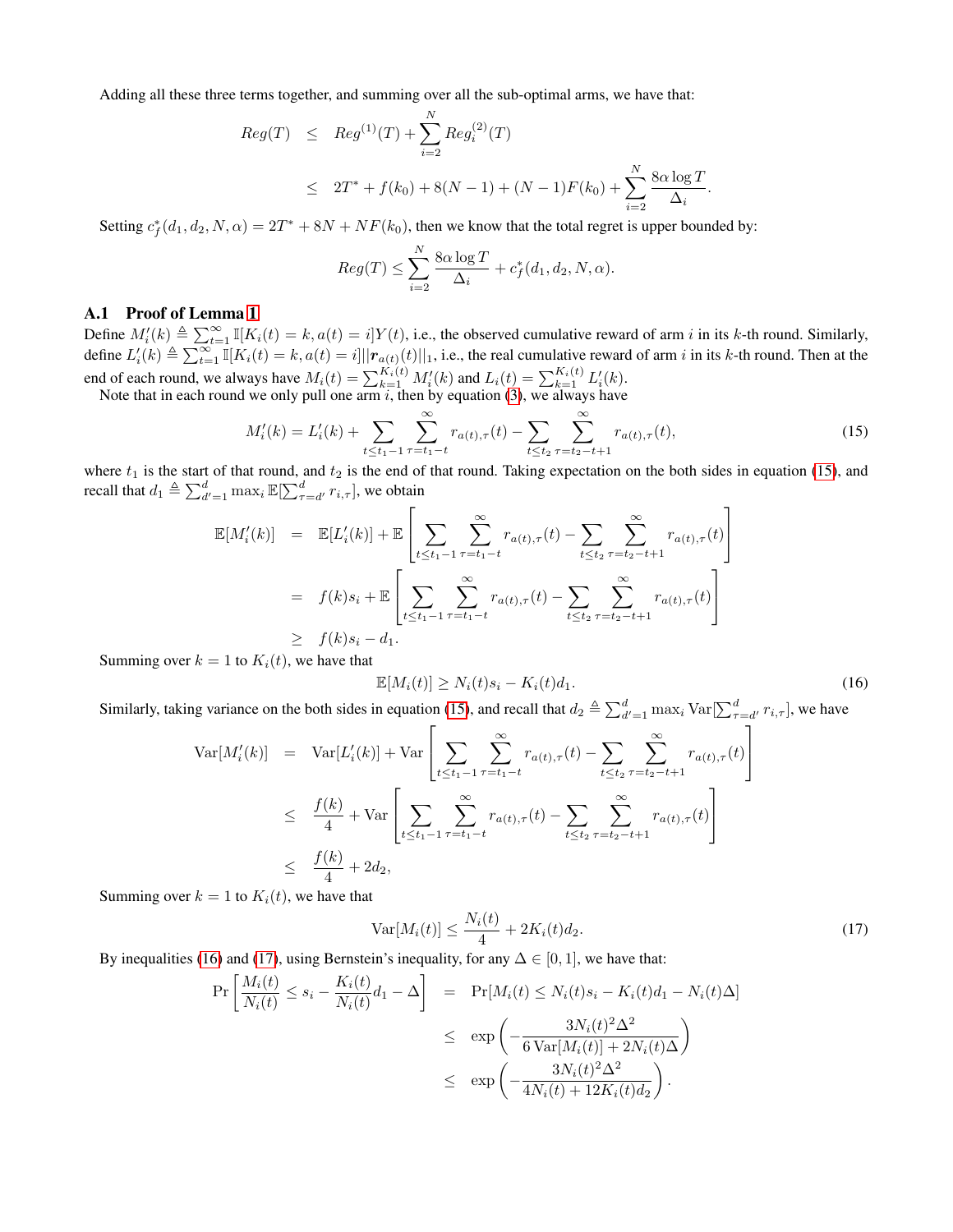Then, we can set  $\Delta = \min\{1, \sqrt{\frac{4\log t}{N_i(t)}} + \sqrt{\frac{12d_2K_i(t)\log t}{N_i(t)^2}}\}$ , which implies that  $\Pr[\hat{s}_i(t) < s_i - rad_i'(t)] \leq \frac{1}{t^3}$ . Similarly, we also have  $Pr[\hat{s}_i(t) > s_i + rad'_i(t)] \leq \frac{1}{t^3}$ , which completes the proof of this lemma.

## A.2 Proof of Lemma [2](#page-9-2)

When f is an increasing function, we must have  $F(K) \ge \frac{K(K+1)}{2}$  $\frac{K+1}{2}$ . Therefore,  $\lim_{K\to\infty} \frac{K}{F(K)} = 0$  and  $\frac{K}{\sqrt{F(K)}}$  $\frac{K}{F(K)} \leq 2.$ Note that it is sufficient to prove that there exists some  $T^*$  such that  $\forall t \geq T^*$ , the following two inequalities always hold:

<span id="page-12-0"></span>
$$
\left(\frac{\sqrt{\alpha}-2}{2}\right)\sqrt{\frac{\log t}{N_i(t)}} \geq d_1 \frac{K_i(t)}{N_i(t)},\tag{18}
$$

$$
\left(\frac{\sqrt{\alpha}-2}{2}\right)\sqrt{\frac{\log t}{N_i(t)}} \ge \sqrt{\frac{12d_2K_i(t)\log t}{N_i(t)^2}}.
$$
\n(19)

Eq. [\(18\)](#page-12-0) is the same as

$$
\left(\frac{\sqrt{\alpha}-2}{2}\right)\sqrt{\log t} \ge d_1 \frac{K_i(t)}{\sqrt{N_i(t)}} = d_1 \frac{K_i(t)}{\sqrt{F(K_i(t))}}.
$$

Since  $\frac{k}{\sqrt{R}}$  $\frac{k}{F(k)} \leq 2$ , there exists  $t_1 = \exp\left(\frac{4d_1}{\sqrt{\alpha}-2}\right)$  $\langle \rangle^2$ such that for any  $t \geq t_1$ , we always have  $(\sqrt{\alpha}-2)$ 2  $\sqrt{\log t} \ge \left(\frac{\sqrt{\alpha} - 2}{2}\right)$ 2  $\bigg\backslash \sqrt{\log t_1} = 2d_1 \geq d_1 \frac{K_i(t)}{\sqrt{N_i(t)}}$  $\sqrt{N_i(t)}$ .

Now we consider Eq. [\(19\)](#page-12-0), which is the same as

<span id="page-12-1"></span>
$$
\sqrt{\frac{12d_2K_i(t)}{N_i(t)}} = \sqrt{\frac{12d_2K_i(t)}{F(K_i(t))}} \le \frac{\sqrt{\alpha} - 2}{2}.
$$
\n(20)

Since  $\frac{K_i(t)}{F(K_i(t))}$  converges to 0 as  $K_i(t)$  (or equivalently  $N_i(t)$ ) goes to infinity, there must exist some  $N(d_2)$  such that for any  $N_i(t) > N(d_2)$ , Eq. [\(20\)](#page-12-1) always holds. Therefore, we only need to find some  $t_2$  such that under Algorithm [1,](#page-2-3) each arm is pulled for at least  $N(d_2)$  times. Note that for  $t > \exp(\frac{N(d_2)}{\alpha})$ , any arm with  $N_i(t) \le N(d_2)$  must have  $u_i(t) = 1$ . This implies that either arm i will be pulled, or arm j with  $N_j(t) \le N_i(t)$  (so that  $u_i(t) = u_j(t) = 1$ ) will be pulled. Thus, after  $t_2 = \exp(\frac{N(d_2)}{\alpha}) + N(F(k_0) + 2N(d_2))$  time slots, every arm must be pulled for at least  $N(d_2)$  times, i.e., for any  $t \ge t_2$ , Eq. [\(19\)](#page-12-0) always holds.

Let  $T^* = \max\{t_1, t_2\} = c_f(d_1, d_2, N, \alpha)$ , we know that  $rad_i(t) \geq rad_i'(t)$  for any i and  $t \geq T^*$ .

#### B Proof of Theorem [2](#page-4-2)

Firstly, we define  $L_i(t) = \sum_{\tau=1}^t ||r_i(\tau)||_1$  as the actual reward gained from arm i until time t, and  $G(K) = \sum_{k=1}^K g(k)$  to be the total time steps until the k-th round finishes. We also set  $\hat{z}_i(k) = \mathbb{I}[a(k) = i] \frac{Z'(k)}{n_i(k)}$  $\frac{\sum (k)}{p_i(k)}$  to simplify writing. Then similar to the analysis of EXP3 [\(Auer et al. 2002\)](#page-7-8), we have the following three inequalities:

<span id="page-12-2"></span>
$$
\frac{\gamma}{N} \frac{\hat{z}_i(k)}{g(K)} \le p_i(k) \frac{\hat{z}_i(k)}{g(K)} = \mathbb{I}[a(k) = i] \frac{Z'(k)}{g(K)} \le 1.
$$
\n(21)

<span id="page-12-3"></span>
$$
\sum_{i=1}^{N} p_i(k) \frac{\hat{z}_i(k)}{g(K)} = \frac{Z'(k)}{g(K)}.
$$
\n(22)

<span id="page-12-4"></span>
$$
\sum_{i=1}^{N} p_i(k) \left(\frac{\hat{z}_i(k)}{g(K)}\right)^2 = \frac{Z'(k)}{g(K)^2} \mathbb{I}[a(k) = i] \hat{z}_i(k) \le \frac{1}{g(K)} \sum_{i=1}^{N} \hat{z}_i(k).
$$
\n(23)

We set  $w_i(k)$  to be the the value of  $w_i$  at the beginning of round k,  $e_i(k)$  to be the value of  $e_i$  in round k.  $E(k)$  is the sum of all  $e_i(k)$ , i.e.,  $E(k) = \sum_{i=1}^{N} e_i(k)$ .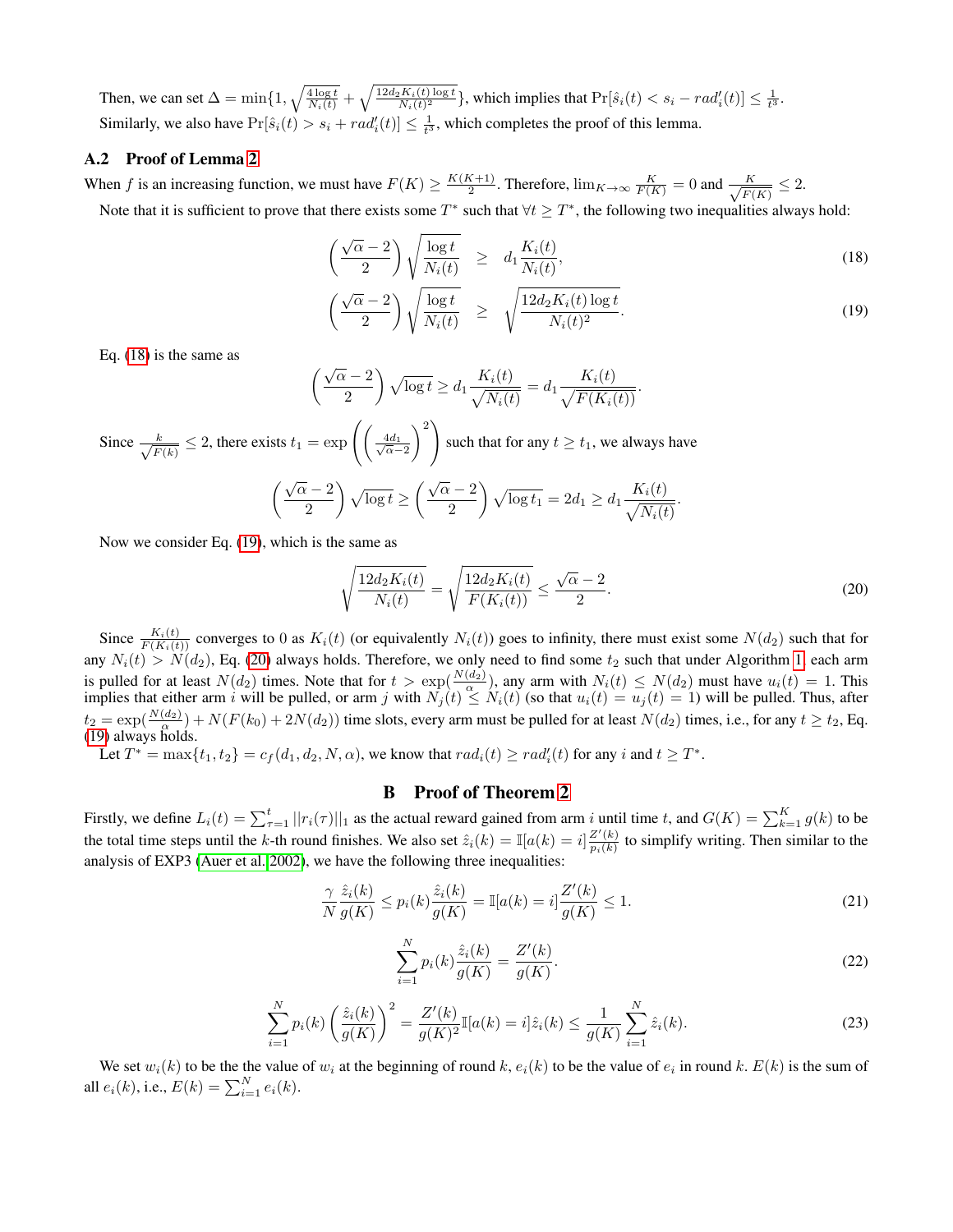Then we can write the following inequality:

<span id="page-13-0"></span>
$$
\frac{E(k+1)}{E(k)} = \sum_{i=1}^{N} \frac{e_i(k+1)}{E(k)}
$$
\n
$$
= \sum_{i=1}^{N} \frac{1}{E(k)} \exp\left(\frac{w_i(k+1)}{g(K)}\right)
$$
\n
$$
= \sum_{i=1}^{N} \frac{1}{E(k)} \exp\left(\frac{w_i(k) + \frac{\gamma}{N} \hat{z}_i(k)}{g(K)}\right)
$$
\n
$$
= \sum_{i=1}^{N} \frac{e_i(k)}{E(k)} \exp\left(\frac{\frac{\gamma}{N} \hat{z}_i(k)}{g(K)}\right)
$$
\n
$$
= \sum_{i=1}^{N} \frac{p_i(k) - \frac{\gamma}{N}}{1 - \gamma} \exp\left(\frac{\gamma}{N} \frac{\hat{z}_i(k)}{g(K)}\right)
$$
\n
$$
\sum_{i=1}^{N} p_i(k) - \frac{\gamma}{N} \left(1 + \frac{\gamma}{N} \frac{\hat{z}_i(k)}{g(K)}\right) \tag{24}
$$

$$
\leq \sum_{i=1}^{N} \frac{p_i(k) - \frac{\gamma}{N}}{1 - \gamma} \left( 1 + \frac{\gamma}{N} \frac{\hat{z}_i(k)}{g(K)} + (e - 2) \left( \frac{\gamma}{N} \frac{\hat{z}_i(k)}{g(K)} \right)^2 \right)
$$
\n
$$
\frac{\gamma}{N} \sum_{i=1}^{N} \frac{\hat{z}_i(k)}{g(K)} \left( \frac{g}{N} \frac{\gamma}{N} \right)^2 \left( \frac{g}{N} \frac{\hat{z}_i(k)}{g(K)} \right)^2
$$
\n
$$
(25)
$$

$$
\leq 1 + \frac{\frac{\gamma}{N}}{1 - \gamma} \sum_{i=1}^{N} p_i(k) \frac{\hat{z}_i(k)}{g(K)} + \frac{(e - 2)(\frac{\gamma}{N})^2}{1 - \gamma} \sum_{i=1}^{N} p_i(k) \left(\frac{\hat{z}_i(k)}{g(K)}\right)^2
$$
  

$$
\leq 1 + \frac{\frac{\gamma}{N}}{1 - \gamma} \frac{Z'(k)}{g(K)} + \frac{(e - 2)(\frac{\gamma}{N})^2}{1 - \gamma} \frac{1}{g(K)} \sum_{i=1}^{N} \hat{z}_i(k), \tag{26}
$$

where Eq. [\(24\)](#page-13-0) comes from the fact that  $p_i(k) = (1 - \gamma) \frac{e_i(k)}{E_i(k)} + \frac{\gamma}{N}$ , Eq. [\(25\)](#page-13-0) is because of the fact that  $\exp(x) \le 1 + x + (e-2)x^2$ for any  $0 \le x \le 1$  and Eq. [\(21\)](#page-12-2), and Eq. [\(26\)](#page-13-0) comes from Eq. [\(22\)](#page-12-3) and Eq. [\(23\)](#page-12-4). Therefore,

$$
\log \frac{E(K)}{E(0)} \le \frac{\frac{\gamma}{N}}{1-\gamma} \sum_{k=1}^K \frac{Z'(k)}{g(K)} + \frac{(e-2)(\frac{\gamma}{N})^2}{1-\gamma} \frac{1}{g(K)} \sum_{k=1}^K \sum_{i=1}^N \hat{z}_i(k).
$$

On the other hand, for any arm  $i$ , we have that:

$$
\log \frac{E(K)}{E(0)} \ge \log \frac{e_i(K)}{E(0)} = \frac{\gamma}{N} \sum_{k=1}^{K} \frac{\hat{z}_i(k)}{g(K)} - \log N.
$$

Thus,

<span id="page-13-1"></span>
$$
\sum_{k=1}^{K} Z'(k) \ge (1 - \gamma) \sum_{k=1}^{K} \hat{z}_i(k) - g(K) \frac{N \log N}{\gamma} - (e - 2) \frac{\gamma}{N} \sum_{k=1}^{K} \sum_{i=1}^{N} \hat{z}_i(k).
$$
\n(27)

Notice that by definitions of  $Z'(k)$  (in in Algorithm [2\)](#page-4-1) and  $\hat{z}_i(k)$ , we have that:

$$
\mathbb{E}[\hat{z}_i(k)|a(1),\cdots a(G(k)-1)] = \min\{g(k), \sum_{t=G(k-1)+1}^{G(k)}||r_i(t)||_1 - \sum_{t=G(k)-d}^{G(k)}\sum_{\tau=G(k)-t+1}^{d}r_{a(t),\tau}(t) + \sum_{t=G(k-1)-d}^{G(k-1)}\sum_{\tau=G(k-1)-t+1}^{d}r_{a(t),\tau}(t)\}.
$$

This implies that

$$
\sum_{t=G(k-1)+1}^{G(k)} ||r_i(t)||_1 - d \leq \mathbb{E}[\hat{z}_i(k)|a(1), \cdots a(G(k)-1)] \leq \sum_{t=G(k-1)+1}^{G(k)} ||r_i(t)||_1 + d.
$$

Summing the above equation over rounds  $1, \ldots, k$ , we obtain

$$
L_i(G(k)) - kd \leq \sum_{j=1}^k \mathbb{E}[\hat{z}_i(j)|a(1), \cdots a(G(j)-1)] \leq L_i(G(k)) + kd.
$$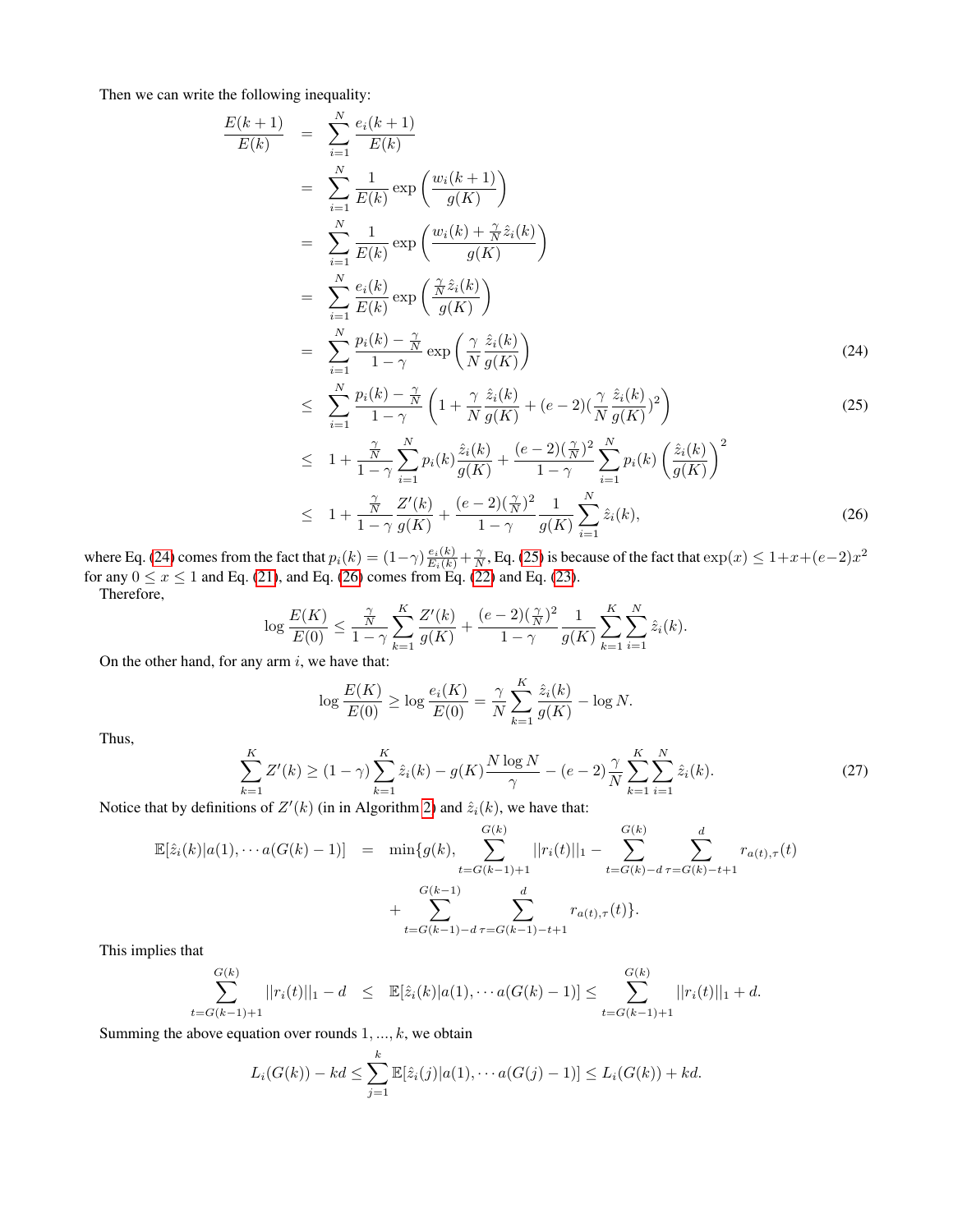Then, using Eq. [\(27\)](#page-13-1), we have:

$$
\mathbb{E}\left[\sum_{k=1}^K Z'(k)\right] \geq (1-\gamma)\left(L_i(G(K)) - Kd\right) - g(K)\frac{N\log N}{\gamma} - (e-2)\frac{\gamma}{N}\sum_{i=1}^N \left(L_i(G(K)) + Kd\right).
$$

Let *i* be the arm such that  $L_i(G(K)) \geq L_i(G(K))$  for any  $j \neq i$ . Then,

<span id="page-14-0"></span>
$$
L_i(G(K)) - \mathbb{E}\left[\sum_{k=1}^K Z(k)\right] \le L_i(G(K)) - \mathbb{E}\left[\sum_{k=1}^K Z'(k)\right]
$$
  
\n
$$
\le (e-1)\gamma L_i(G(K)) + g(K)\frac{N\log N}{\gamma} + ((e-2)\gamma + 1 - \gamma)Kd. \tag{28}
$$

Note that the left-hand-side of Eq. [\(28\)](#page-14-0) is the cumulative regret in the first K rounds (or the first  $G(K)$  time steps), and if we choose  $\gamma = \min\{1, \sqrt{\frac{(N \log N)}{(e-1)K}}\}$ , the right-hand-side of Eq. [\(28\)](#page-14-0) is upper bounded by  $3g(K)\sqrt{N \log NK} + 2dK$ . Thus, the cumulative regret in the first  $G(K)$  time steps has an upper bound of  $3g(K)\sqrt{N \log NK} + 2dK$ .

In the remaining time steps, the total regret is less than  $g(K + 1)$ . Therefore, the total cumulative regret is upper bounded by  $3g(K)\sqrt{N\log NK}+2dK+g(K+1).$ 

Now if we choose  $g(k)$  to be  $k^{\beta}$  with  $\beta \in [0, 1]$ , then  $G(k) = \frac{1}{\beta+1}k^{\beta+1}$  and  $K = ((\beta+1)T)^{\frac{1}{\beta+1}}$ , which means that the total cumulative regret is upper bounded by:

$$
Reg(T) \leq 3g(K)\sqrt{N\log NK} + 2dK + g(K+1) = O((N\log N)^{\frac{1}{2}}T^{\frac{2\beta+1}{2\beta+2}} + dT^{\frac{1}{\beta+1}}).
$$

## C Oblivious Adversarial MAB with Composite and Anonymous Rewards

We also consider the oblivious adversarial MAB model with composite and anonymous rewards [\(Cesa-Bianchi, Gentile, and](#page-7-13)  $\frac{1}{2}$ [Mansour 2018\)](#page-7-13), and present an ARS-CLW policy to achieve a regret upper bound that can be arbitrarily close to  $O(\sqrt{NT\log N})$ without any prior knowledge about the maximum delay.

In this setting, all the reward vectors  $r_i(t)$ 's are decided at the beginning of the game, and the environment cannot change these reward vectors after some actions chosen by the algorithm. [\(Cesa-Bianchi, Gentile, and Mansour 2018\)](#page-7-13) propose a randomized method called CLW to divide the game into many rounds, and only use partial feedback from each round. The randomness makes sure that in expectation, the reward in each time slot (in the same round) is the same, no matter whether it is counted into the algorithm or not. Only using partial feedback allows one to ignore the differences between  $L_i(t)$  and  $M_i(t)$ . This means that one can use the EXP3 algorithm directly with the partial rewards as input. Based on this design, the CLW algorithm achieves an  $O(\sqrt{NT \log N})$  regret upper bound.

Our algorithm in this case, Adaptive Round-Size CLW (ARS-CLW), is shown in Algorithm [3](#page-15-0) in details, which extends the CLW algorithm to handle the case when the reward interval size is unknown. The ARS-CLW algorithm does not need  $d$  as an input. Instead, it uses a function  $h : \mathbb{N}_+ \to \mathbb{N}_+$  to estimate the value of d. Precisely, at the beginning, we set  $T = T^{(1)}$ , and guess  $d^{(1)} = h(T^{(1)})$ . If the game does not stop at  $T^{(1)}$ , then after  $T^{(1)}$  we set  $T = T^{(2)} = 2T^{(1)}$  and guess  $d^{(k)} = h(T^{(2)})$ . We call  $[T^{(k-1)}, T^{(k)}]$  as the k-th phase in the algorithm (define  $T^{(0)} = 0$ ). To make the estimated  $d^{(k)}$  increasing, we constraint that  $h$  must be an increasing function.

Compare to the CLW algorithm in [\(Cesa-Bianchi, Gentile, and Mansour 2018\)](#page-7-13), in each phase k of our ARS-CLW policy, we modify the method to decide whether  $t \in U^{(k)}$ , i.e., whether to end the current round in this time step (lines 10-13 in Algorithm [3\)](#page-15-0) (here  $\mathcal{U}^{(k)}$  denotes the set of round-ending times). This modification is introduced to make sure that during each phase k,  $\forall t, \Pr[t \in \mathcal{U}^{(k)}] = p$  for some constant p. This will allow us to use the inequalities of p directly from the analysis in [\(Cesa-](#page-7-13)[Bianchi, Gentile, and Mansour 2018\)](#page-7-13), and does not affect the regret bound of CLW.[4](#page-14-1) Note that since we maintain a constant  $Pr[t \in \mathcal{U}^{(k)}]$  in phase k, the expected round size remains a constant in phase k. As a result, we cannot imitate ARS-UCB and ARS-EXP3 by increasing the round size continuously in ARS-CLW. Thus, our modified algorithm cannot change the size of the rounds frequently. That is why we choose to divide the game into several phases, and treat each phase as an independent game with unique  $T$  and  $d$ .

Now we present the regret upper bound of ARS-CLW:

<span id="page-14-2"></span>**Theorem [3](#page-15-0).** If  $h : \mathbb{N}_+ \to \mathbb{N}_+$  is an increasing function such that  $h(T) < T$  holds for any T, then Algorithm 3 achieves:

$$
Reg(T) = O(\sqrt{Th(2T)N \log N} + h^{-1}(d)).
$$

<span id="page-14-1"></span><sup>&</sup>lt;sup>4</sup>If we only have  $Pr[t \in U^{(k)}] \leq p$ , when deriving bounds for the regret, we need to ensure that the probability is multiplied with positive values and this can be challenging.